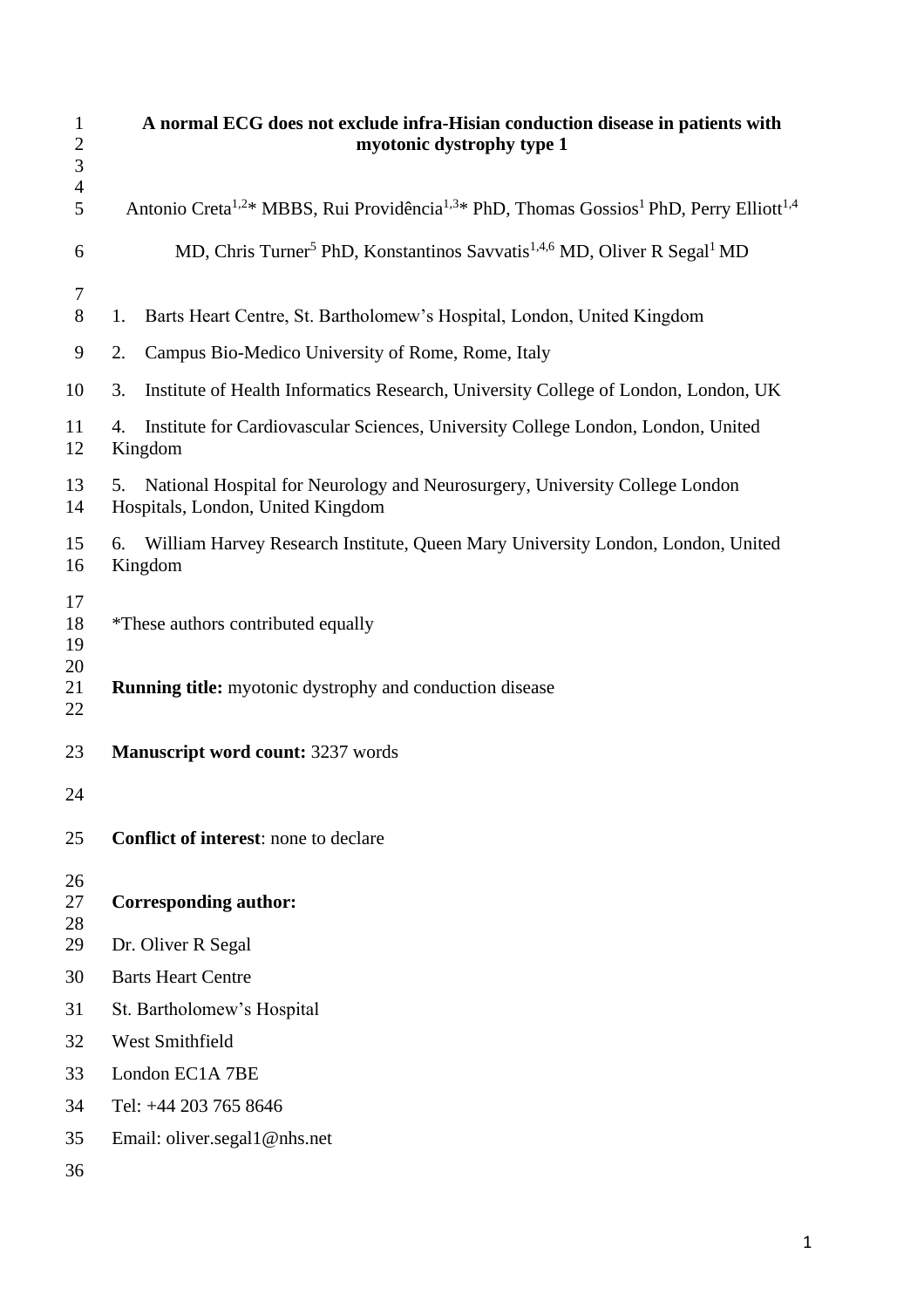#### **Abstract**

 **Introduction**: Patients with type 1 myotonic dystrophy (DM1) have an increased risk of sudden cardiac death. The presence of His-Purkinje system disease/prolonged HV interval  $40 \quad \text{(≥70ms)}$  is associated with a higher risk of potentially life-threatening bradyarrhythmic events.

We aimed to identify ECG predictors of a prolonged HV interval in the DM1 population.

 **Methods**: EPS was performed in all DM1 patients referred to two tertiary centers for routine cardiac assessment. In a subgroup of patients, EPS was repeated at varying intervals.

 **Results**: A total of 154 patients (age 43.7±13.3; 58.1% male) underwent 202 diagnostic EPS. HV $\geq$ 70ms was found on 58 EPS (28.7%); 9 of 59 patients (15.2%) with PR<200ms and 46 QRS<110ms on baseline ECG had a HV $\geq$ 70ms on EPS. Among those with either PR $\geq$ 200ms 47 and/or QRS $\geq$ 100ms, only 33.9% had a HV $\geq$ 70ms on EPS. There were 38 patients who underwent repeat EPS, in which 28.8% demonstrated a prolongation of the HV interval overall compared with baseline. QRS duration demonstrated the most powerful discriminative 50 capacity for HV $\geq$ 70ms (AUC=0.76, 95%CI 0.68-0.84, P<0.001). On multivariate analysis,

51 QRS $\geq$ 112ms had the highest predictive value for HV $\geq$ 70ms (OR=7.94, 95%CI 3.85-16.37).

 **Conclusion**: ECG parameters have a poor predictive value for infra-Hisian conduction block in DM1 patients. QRS and PR intervals are normal in up to 15.2% of DM1 patients with 54 prolonged HV, and 66.1% of those with  $PR \geq 200$ ms and/or  $QRS \geq 100$ ms do not have advanced His-Purkinje conduction system disease on EPS. Electrophysiology testing should be a mandatory part of screening for all patients to guide prophylactic pacemaker implantation.

 **Key words**: Myotonic dystrophy; sudden death; permanent pacemaker; electrophysiological study; electrocardiogram.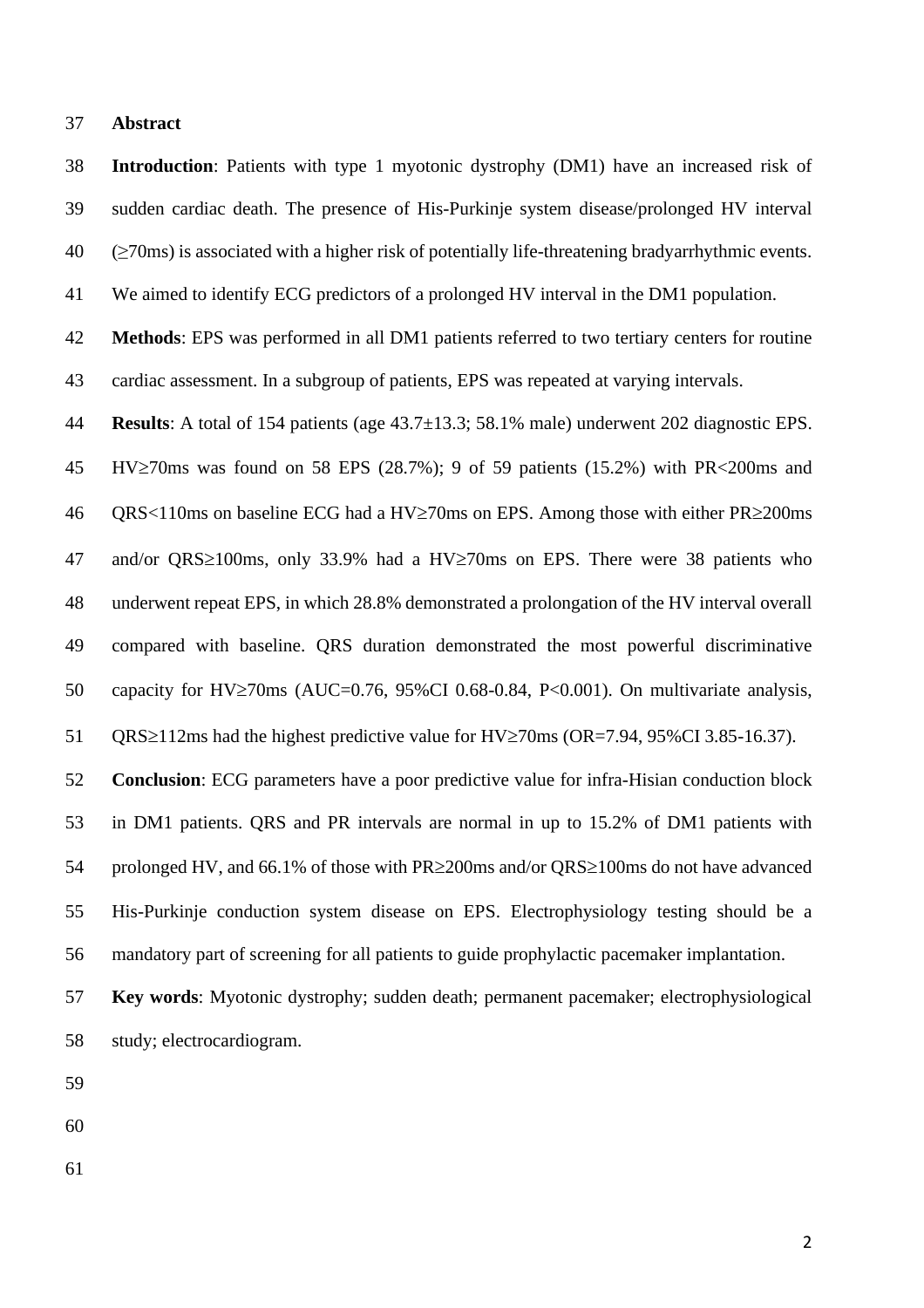#### **Condensed abstract**

 Patients with type 1 myotonic dystrophy (DM1) are at risk of life-threatening bradyarrhythmic events. We aimed to identify ECG predictors of His-Purkinje system disease/prolonged HV interval (≥70ms) in 154 DM1 patients undergoing 202 diagnostic electrophysiology studies (EPS). Our results show that ECG parameters have a poor predictive value, as QRS and PR intervals are normal in 15.2% of DM1 patients with prolonged HV and 66.1% of those with PR $\geq$ 200ms and/or QRS $\geq$ 100ms do not have advanced His-Purkinje conduction system disease on EPS. Electrophysiology testing should be a mandatory part of screening for all patients to guide prophylactic pacemaker implantation.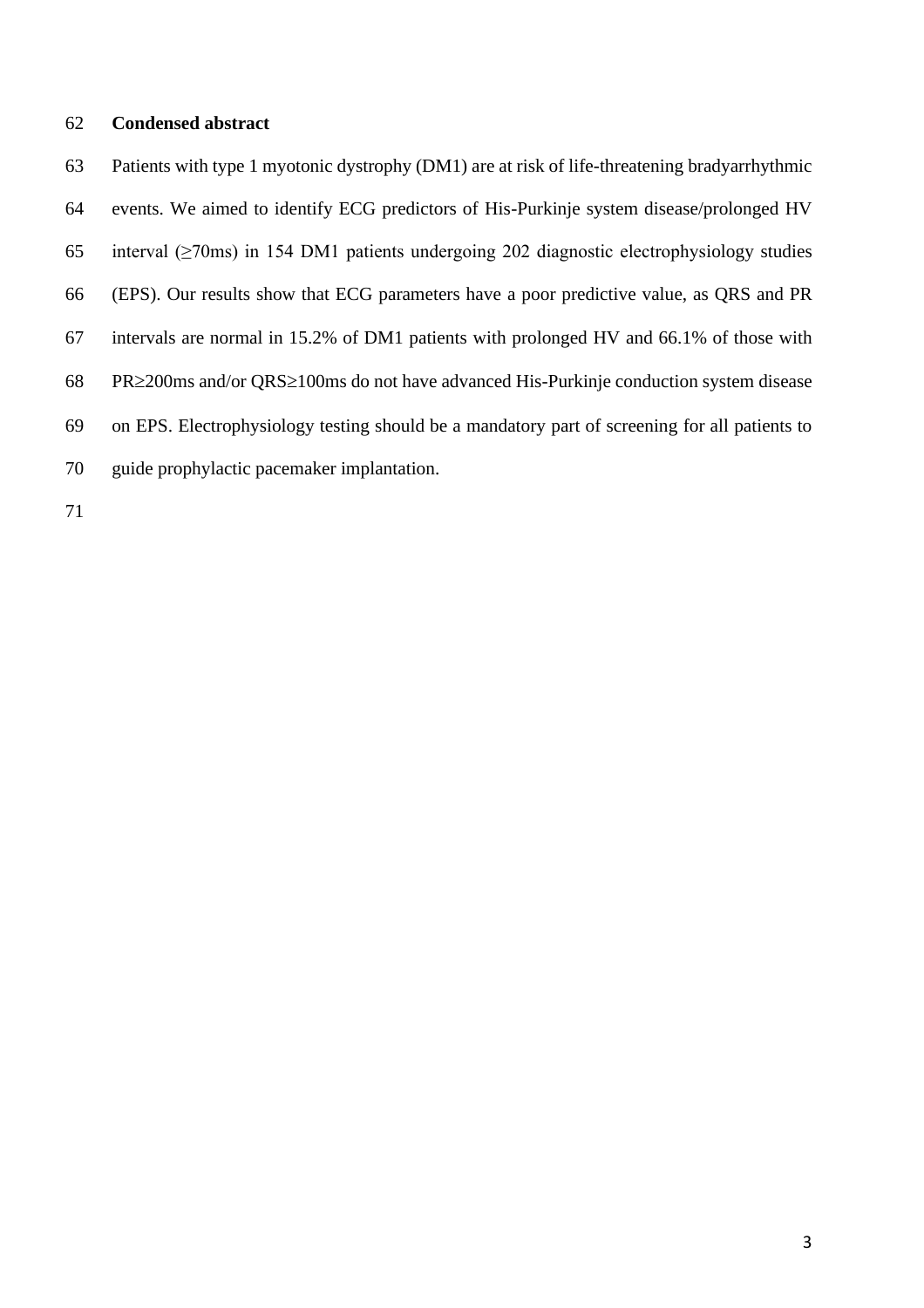## **Abbreviations**

DM1: myotonic dystrophy type 1

ECG: electrocardiogram

EPS: electrophysiological study

PPM: permanent pacemaker

ACC: American College of Cardiology

AHA: American Heart Association

HRS: Heart Rhythm Society

AVN: atrioventricular node

ERP: effective refractive period

WCL: Wenckebach cycle length

ROC: receiver operating characteristic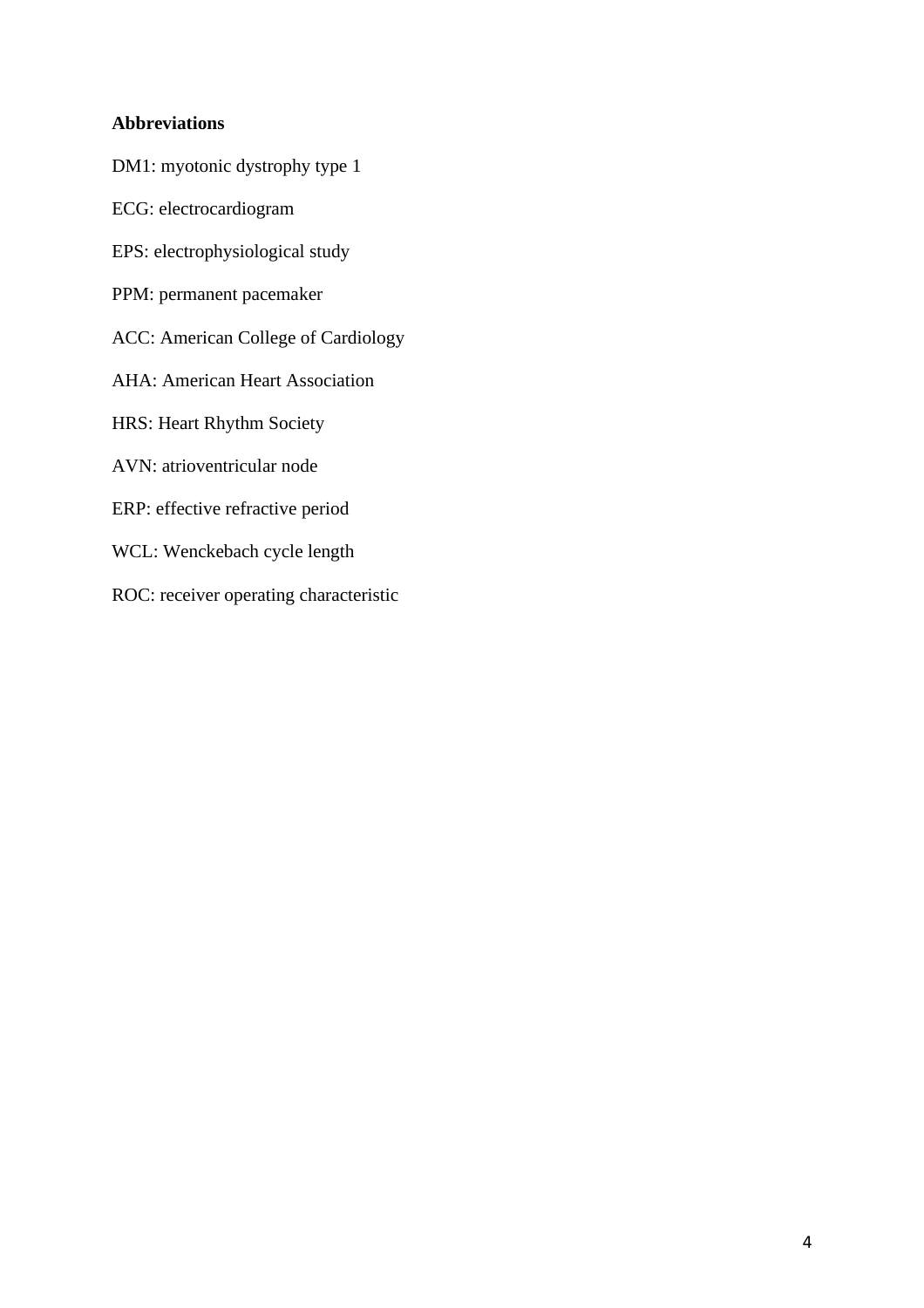#### **Introduction**

 Myotonic dystrophy type 1 (DM1) is an autosomal dominant disorder, with variable clinical penetrance, which affects between 1 in 3000 and 1 in 8000 individuals. It can present at any age and is among the most common forms of adult-onset muscular dystrophy. DM1 is caused by an expansion of cytosine-thymine-guanine (CTG) trinucleotide repeat sequences in the dystrophia myotonica protein kinase gene (DMPK), which is located on Chromosome 19. The repeat expansion is transcribed into RNA, which remains untranslated and forms aggregates exerting a toxic effect by several mechanisms, such as sequestering RNA-binding proteins and causing abnormal splicing of downstream effector genes [2]. DM1 represents a heterogeneous and multisystem condition, characterized by muscular weakness and myotonia, as well as cardiac, endocrine, cerebral, gastrointestinal, and respiratory manifestations [1].

 Life expectancy is lower and risk of sudden death higher than in the general population, with a cumulative incidence of sudden death between 2.1 and 6.6% at 10 years [3-5]. Sudden death is likely to result from asystole caused by atrioventricular block, or from ventricular tachyarrhythmias [5]. Myocardial fibrosis and degeneration of the cardiac conduction system are common in DM1 patients [5], initially manifest as asymptomatic abnormalities on electrocardiogram (ECG) such as prolonged PR interval and intraventricular conduction delay. 89 The presence of  $2<sup>nd</sup>$ ,  $3<sup>rd</sup>$  degree atrioventricular block PR $\geq$ 240 ms, and/or QRS $\geq$ 120ms have been shown to independently predict the risk of sudden death [5]. However, up to 50% of DM1 individuals with normal surface ECG might still have infra-Hisian conduction delay at electrophysiological study (EPS) [6].

93 The best strategy to follow these patients is yet to be determined. The 2018 ACC/AHA/HRS guidelines on bradycardia and cardiac conduction delay [7] suggest that serial ECGs can be performed to assess for development of conduction abnormalities. However, the efficacy of such a strategy remains unclear.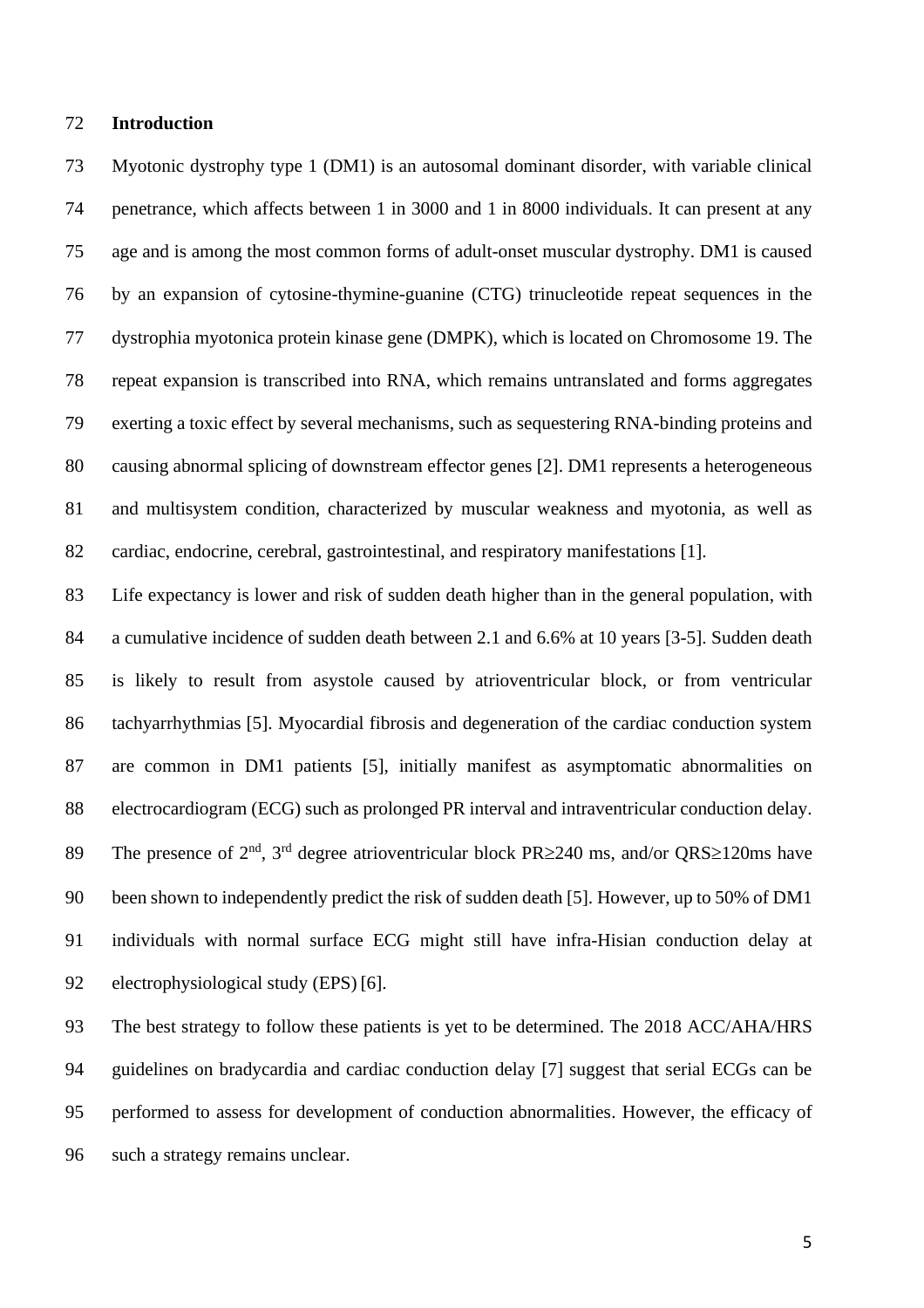97 Prolonged His-Purkinje system conduction (HV interval  $\geq$ 70ms) is recognised as an early sign of developing complete atrioventricular block [7, 8]. Previous non-randomised studies have demonstrated a survival benefit of pacemaker (PPM) implantation in DM1 patients with an abnormally prolonged HV interval [9], while others have suggested a more conservative approach [10-11]. EPS has been proposed as a possible tool to risk stratify DM1 patients and yet its exact role and indications remain unclear [12]. Whether EPS might allow identification of individuals at high risk in spite of a normal surface ECG is also largely unknown but is potentially of enormous value to this population. In many centers worldwide, the ECG alone is used to risk stratify and monitor patients with DM1 but we hypothesize that this strategy may potentially miss some individuals with underlying His-Purkinje disease and yet normal or near normal surface ECGs. The aim of the present study is to determine ECG predictors of prolonged HV interval in patients with DM1.

#### **Methods**

 We enrolled consecutive adult patients with genetically confirmed diagnosis of DM1 referred for routine cardiac assessment to two tertiary centers between 2003 and December 2017. Each patient underwent cardiac examination including a 12-lead ECG, transthoracic echocardiogram and diagnostic EPS. The ECG considered for the purpose of this analysis was performed on the same day of the EPS. Echocardiographic parameters routinely collected included left ventricular size, wall thickness, systolic and diastolic function, right ventricular systolic function, presence of valvular abnormalities, and atrial size. The echocardiogram and ECG were repeated routinely at each subsequent follow-up, and EPS was repeated at varying intervals based on physician's preference (minimum 12 months) to look for progression of conduction disease depending on the history, ECG changes and previous EPS results. Detailed clinical history was ascertained from medical electronic records, and patients were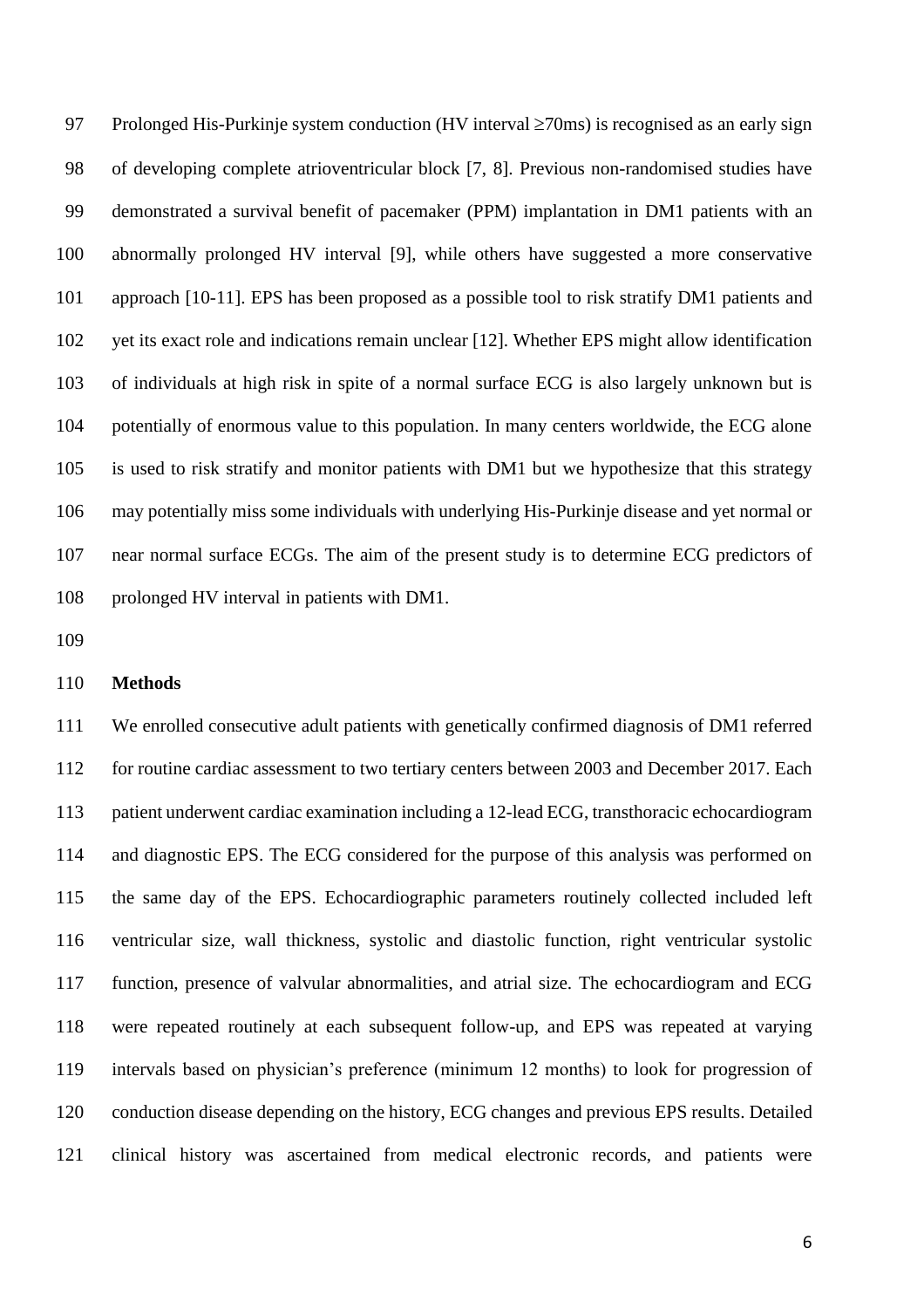systematically interviewed about existing symptoms, including syncope, presyncope and palpitations. This was a cross-sectional study, and we aimed to determine ECG predictors of prolonged HV interval at the time of each EPS. Institutional review boards' approval (registration ID 11114) and patients' written informed consent were obtained.

 The EPS was performed through femoral venous access with two diagnostic quadripolar catheters. Baseline PR and QT interval, QRS duration, AH and HV intervals, anterograde atrioventricular node effective refractive period (AVN ERP) and anterograde AVN Wenckebach cycle length (WBL) were measured. The HV interval was measured over a mean of 5 separate measurements recorded at different time points.

131 A normal ECG was defined by the presence of a PR interval  $\geq$ 120ms and  $\lt$ 200ms, and a QRS duration <110ms according to the AHA/ACC/HRS recommendations [13]. We also performed additional analysis using different QRS duration limits, including a 100ms cut-off which is commonly adopted in the clinical practice [14-15]. Besides using standard ECG parameters, we also stratified patients using the ECG criteria proposed by Groh et al. [5] (i.e. any rhythm 136 other than sinus,  $2^{nd}$  or  $3^{rd}$  degree atrioventricular block, PR $\geq$ 240 ms, and/or QRS $\geq$ 120 ms) and 137 Mörner et al  $[16]$  (i.e. PR + QRS $\geq$ 320 ms). We calculated a score based on the number of Groh's criteria identified in each patient (none, one, two, or more).

*Statistical analysis*

 Student's t-test or Mann-Whitney test was employed for comparison of continuous variables. The chi-square test was utilized to compare nominal variables expressed as proportions. Multivariate binary logistic regression (forward likelihood ratio method; probability for stepwise 0.05) was performed for identifying independent predictors of prolonged HV interval. Best cut-off points for quantitative ECG variables were assessed using ROC curves and defined as the best combination of specificity and sensitivity (Youden index). All P-values were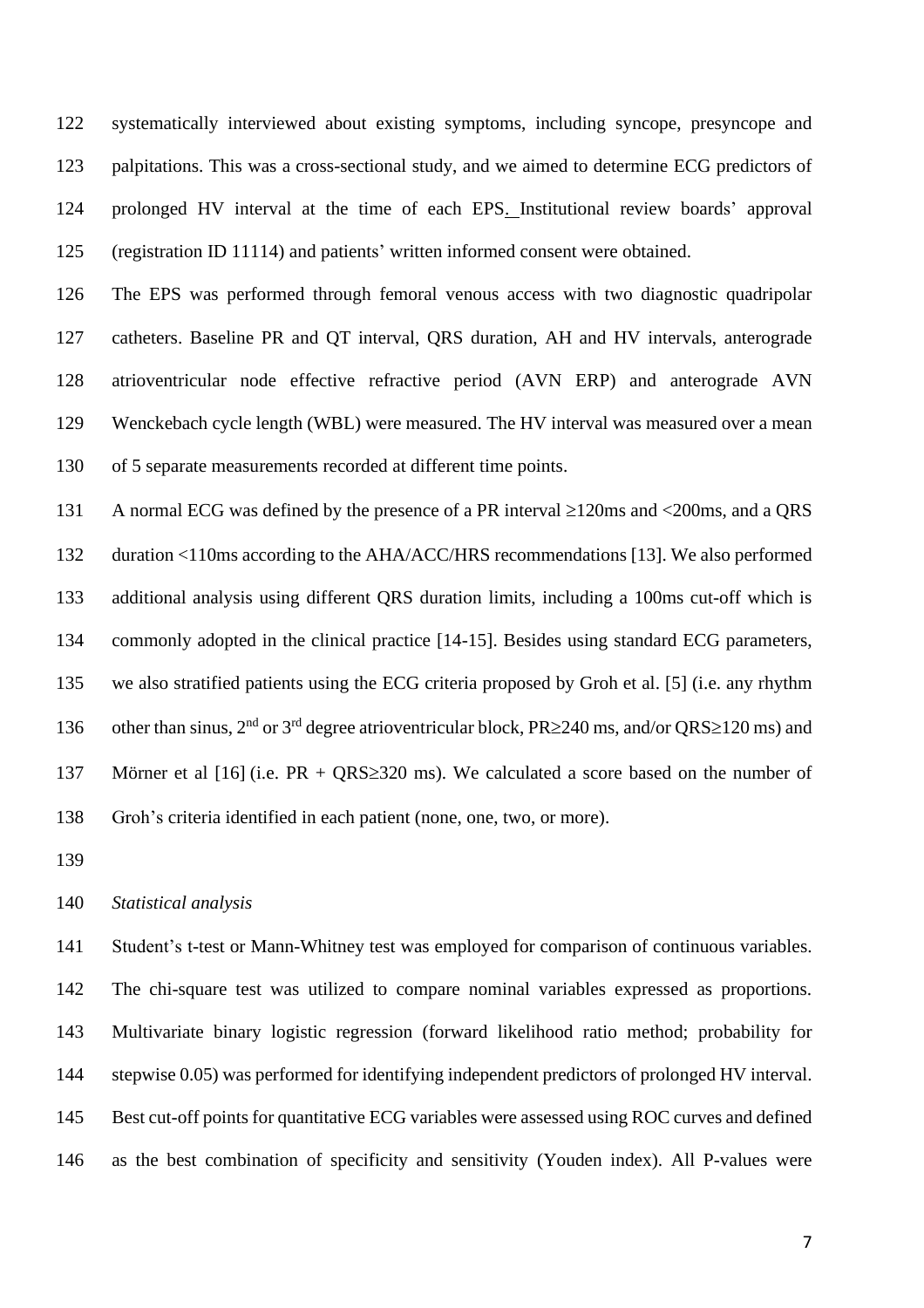considered significant when <0.05. SPSS 19.00 was used for descriptive and inferential statistics. MedCalc version 9.2.0.1 was used for comparison of ROC curves.

**Results**

*Population*

 We included 154 patients (age 43.7±13.3; 58.1% male). Mean left ventricular ejection fraction was 62±8%. Mean PR interval and QRS duration was 204±44ms and 108±21ms, respectively. History of syncope or palpitation was reported by 6.5% (10) and 17.5% (27) of the patients, respectively. A total of 64% (99) had some degree of respiratory dysfunction, and 24% (37) required non-invasive ventilation support. No patients had a PPM or implantable cardioverter- defibrillator (ICD) at the time of the first assessment. Baseline characteristics of the population are summarised in Table 1 and Table 2.

*EPS*

 A total of 202 EPS were performed (1.3±0.6 per patient). At the time of the EPS, the ECG was normal in 29.2%; 68.8% had either PR>200ms or QRS>110ms; and 21.3% had both PR>200ms and QRS>110ms.

 Baseline rhythm was sinus in 195 cases (96.5%), and atrial fibrillation/atrial flutter in the remaining 7 (3.5%). Mean AH and HV interval were 115±31ms and 63±14ms, respectively, 167 and HV $\ge$ 70ms was found in 58 EPS (28.7%). Mean AVN WBL and AVN ERP were 168 485 $\pm$ 170ms and 375 $\pm$ 134ms, respectively. A prolonged HV interval (i.e.,  $\ge$ 70ms) on EPS was seen in 9 out of 59 patients (15.2%) with a normal baseline ECG (PR<200ms and QRS<110ms), 2 out of 35 (5.7%) with PR<200ms and QRS<100ms and 11 out of 70 (15.7%) 171 with PR<200ms and QRS<120ms. Among those with either PR≥200ms and/or QRS≥100ms,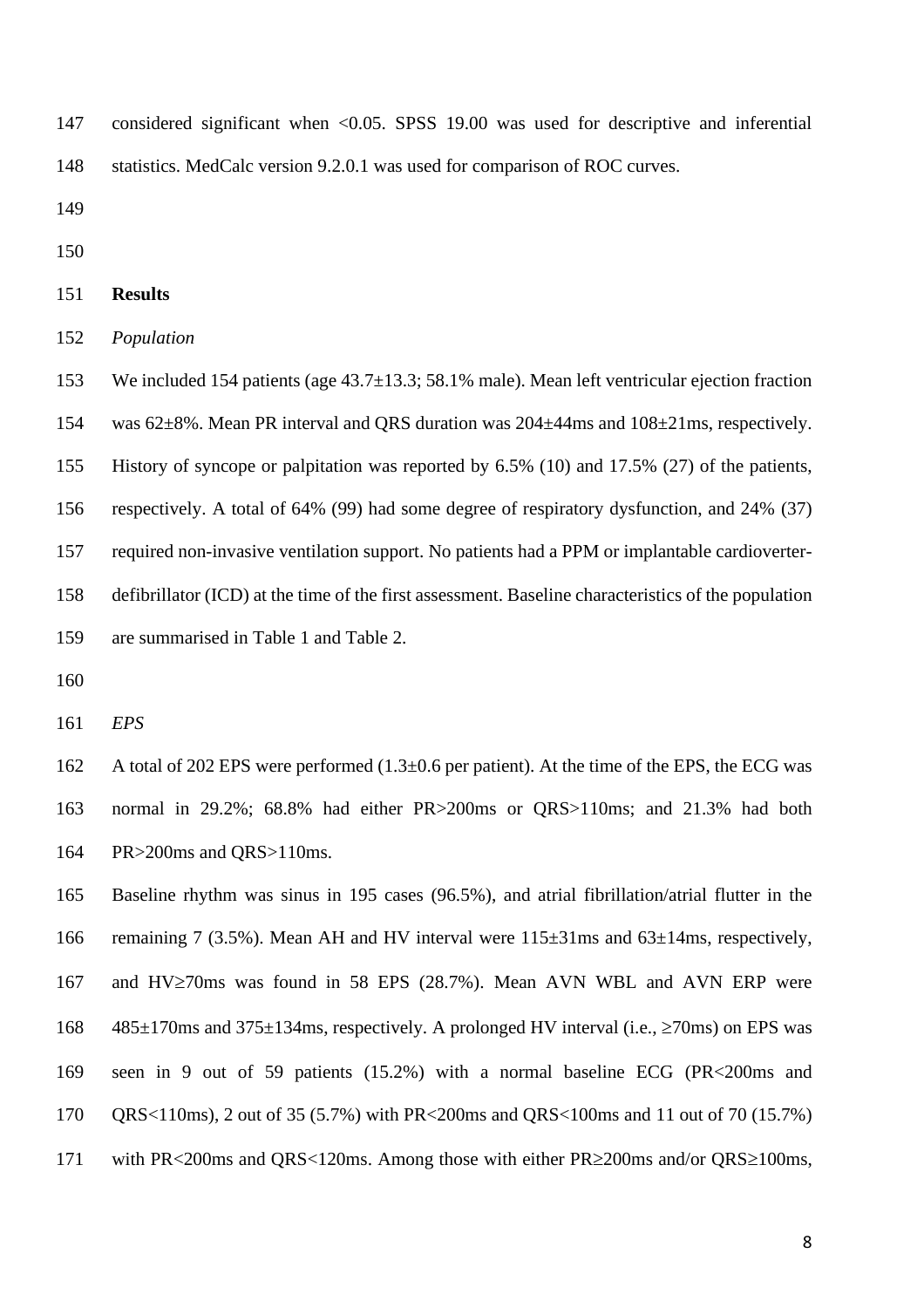172 only 33.9% had HV $\ge$ 70ms on EPS. Examples of HV $\ge$ 70ms with normal ECG and vice versa are shown in Figure 1 and 2.

 Thirty-eight patients underwent multiple EPS. Among those 38 patients who had at least a second EPS, after a mean period of 986±646 days (median 885 days), progressive His-Purkinje system disease was identified in 12 patients (31.6%). There were 8 (21%) with HV prolongation of less than 10ms, 3 (7.9%) between 10 and 20ms, and one patient (2.6%) had HV prolongation of 29ms. All but one patient (8.3%) with a longer HV interval at the second EPS also had either prolongation of the PR interval and/or QRS on ECG. Among the 9 patients undergoing a third EPS after a mean period of 540±152 days (median 536 days), further prolongation of the HV interval was demonstrated in 5 (55.5%). Of these, 4 (44.5%) had HV prolongation of <10ms and one (11.1%) with HV prolongation of 10-20ms. Of the 5 patients with a prolonged HV interval on the third EPS, 4 (80%) had stable PR and QRS duration compared to previous ECG. No HV prolongation was documented in the only patient undergoing a fourth EPS.

- 
- *ECG predictors of prolonged HV interval*

 The prevalence of a prolonged HV interval with different ECG findings is illustrated in Figure 189 3. The highest rate of  $HV\geq$ 70ms was found for the concomitant presence of 2 Groh's criteria 190 (89%), followed by  $PR \geq 230 \text{ms} + QRS \geq 112 \text{ms}$  (67%), and QRS  $\geq 120 \text{ms}$  (58%). When considering single ECG criteria (PR interval or QRS duration), the rate of prolonged HV varied 192 from 13% (QRS<100ms) to 58% (QRS $\geq$ 120ms).

On the ROC curve, among the different ECG criteria analysed, QRS duration demonstrated the

194 most powerful discriminative capacity for  $HV\geq$ 70ms (AUC=0.76, 95%CI 0.68-0.84, P<0.001;

195 Youden index: QRS≥112ms, sensitivity 64.9% and specificity 80.6%). PR interval displayed

a much lower discriminative capacity (AUC=0.54, 95%CI 0.45-0.63, P=0.39; Youden index: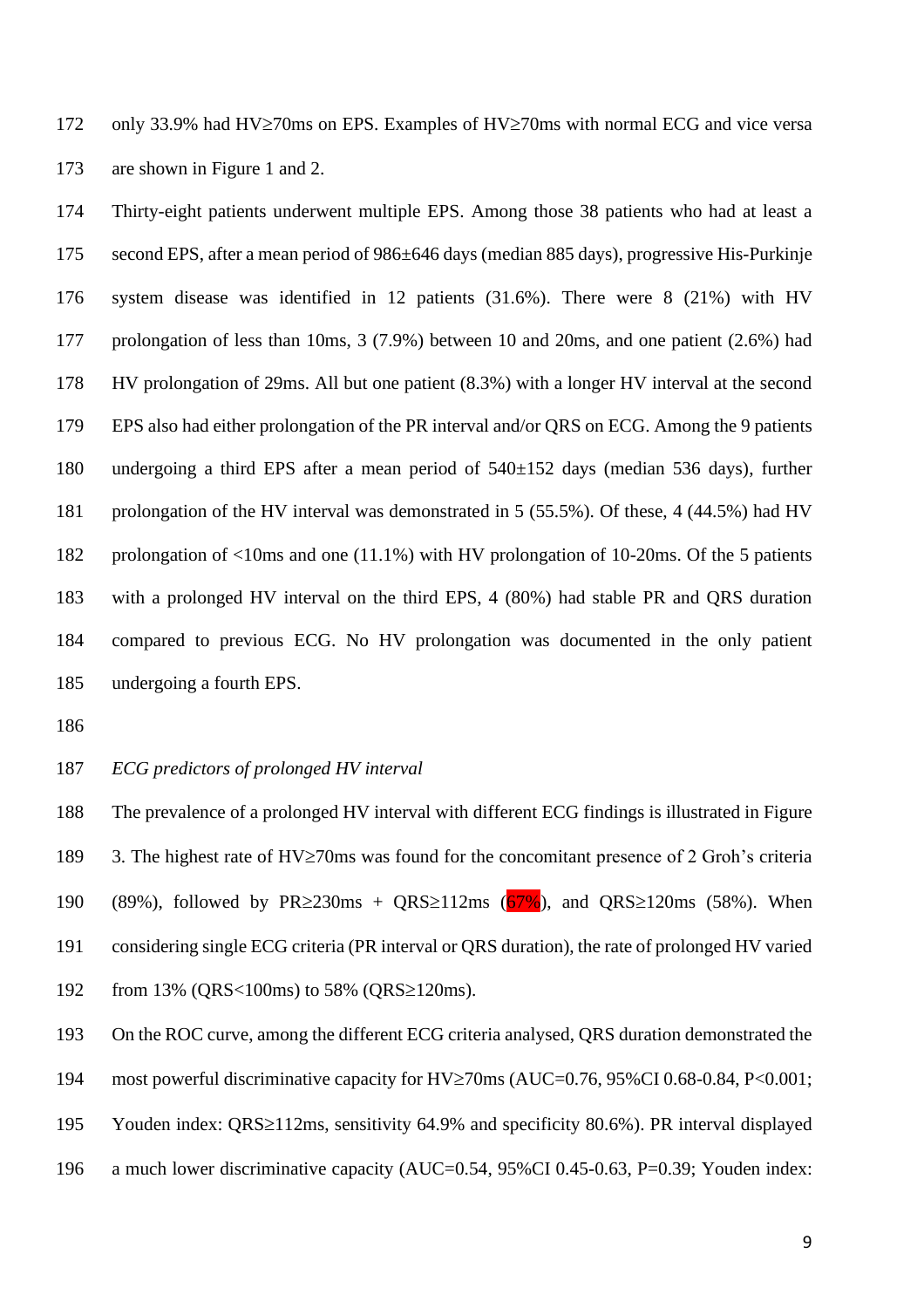197 PR $\geq$ 230ms, sensitivity 26.8% and specificity 87.4%). A PR $\geq$ 230ms and/or QRS $\geq$ 112ms demonstrated a better discriminative capacity for prolonged HV interval (AUC=0.73, 95%CI 0.65-0.81, P<0.001; sensitivity 71.4% and specificity 68.8%) compared to the Groh's criteria 200 (AUC=0.66, 95%CI 0.58-0.75; sensitivity 57.9% and specificity 70.1%) and PR+QRS $\geq$ 320ms (AUC=0.63, 95%CI 0.54-0.71; sensitivity 35.9% and specificity 76.5%), but similar to the use of QRS alone. These results are shown in Figure 4. Comparison of the ROC curves is presented in Supplemental Table 1.

### *Clinical and ECG predictors of prolonged HV: univariate and multivariate analysis*

 On univariate analysis, male sex, use of non-invasive ventilation support, QRS duration, 207 PR $\geq$ 230ms and QRS $>$ 112ms were predictors of HV $\geq$ 70ms. After adjustment, on multivariate 208 analysis only PR $\geq$ 230ms and ORS $>$ 112ms remained independent predictors of HV $\geq$ 70ms (OR=2.47, 95%CI 1.01-6.06, and OR=7.94, 95%CI 3.85-16.37; respectively). These results are shown in Table 3.

#### **Discussion**

 The main finding of the present study is that ECG criteria have limited utility for identifying all DM1 individuals with advanced His-Purkinje conduction system disease (i.e., HV interval  $\geq$  270ms on EPS). The presence of ECG abnormalities such as PR $\geq$ 200ms and/or QRS $\geq$ 100ms have a very low specificity for identifying conduction system disease in the present population and, importantly, results from this study show that a normal ECG does not exclude severe conduction system disease. Our data question the use of ECG alone as a means by which to assess for conduction system disease as we found that 15.2% of patients with HV prolongation on EPS had a normal baseline ECG. Prolonged HV intervals can be masked on surface ECG if AVN conduction is good with a short AH interval, preserving a normal atrioventricular time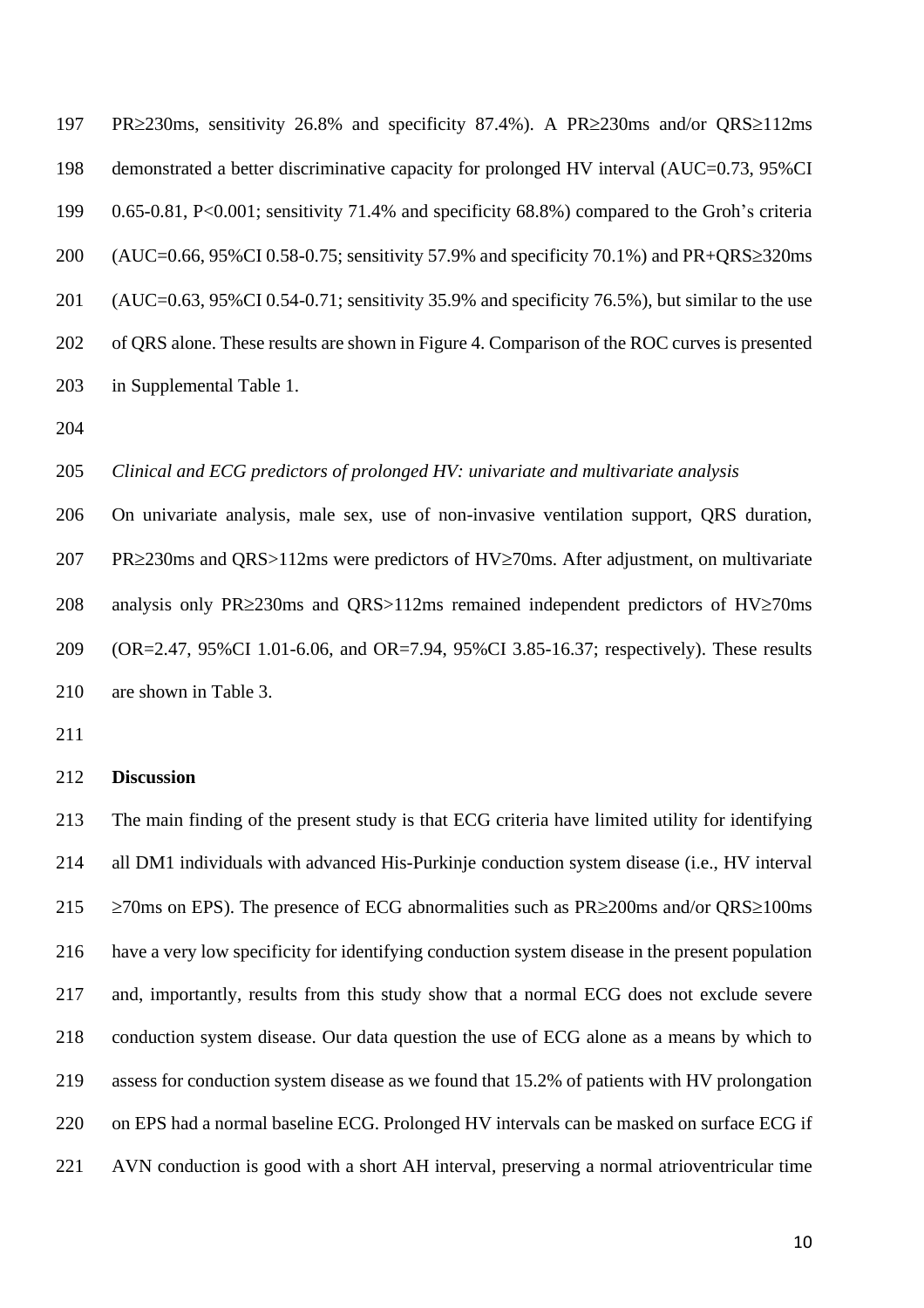overall. More complex ECG criteria, such as those proposed by Groh et al [5] and Mörner et al [16] performed worse in identifying subjects with prolonged HV interval compared to QRS 224 duration, which represents the single most useful criterion. A  $QRS\geq112$ ms displayed the best discriminative performance, with a positive predictive value of 56.9% and negative predictive value of 85.2%. Based on our findings, we advocate the routine use of EPS and HV measurement in the assessment of this population.

 The value of EPS in the risk stratification of DM1 patients has been previously suggested by 229 Lazarus et al in a prospective analysis in which 49 DM1 individuals with  $HV\geq70$ ms received 230 a prophylactic PPM [17]. During a follow-up of  $53\pm27$  months, 46.7% of patients developed high-grade atrioventricular block. Notably, most of the patients enrolled by Lazarus et al showed ECG abnormalities suggestive of conduction disease at the time of enrolment, while only 4.1% of the patients had a completely normal ECG [18], compared to 29.2% in our cohort. In a more recent observational study by Laurent et al [6], 100 DM1 patients underwent a routine 235 EPS and only those with  $HV\geq$ 70ms had a subsequent PPM implantation; during a follow-up 236 of 74 $\pm$ 39 months, 38.8% of the subjects receiving a PPM developed 3<sup>rd</sup> degree atrioventricular 237 block. Of note, Laurent et al reported that  $32.6\%$  (16/49) of the participants with HV $\geq$ 70ms had a normal baseline ECG, however no specific analysis was performed to investigate possible ECG predictors of advanced His-Purkinje conduction system disease. To the best of our knowledge, we present the first study performing a systematic investigation of ECG predictors of HV $\geq$ 70ms in an unselected DM1 population, with multiple measurements of the HV interval to minimise bias, and with multiple assessments of the infra-Hisian conduction at repeated EPS.

 Although there are no randomised trials evaluating whether pacing reduces mortality and sudden cardiac death in DMI individuals (or indeed any indication for pacing in bradycardia), Wahbi et al. demonstrated a 75% survival benefit in DM1 patients with prolonged HV interval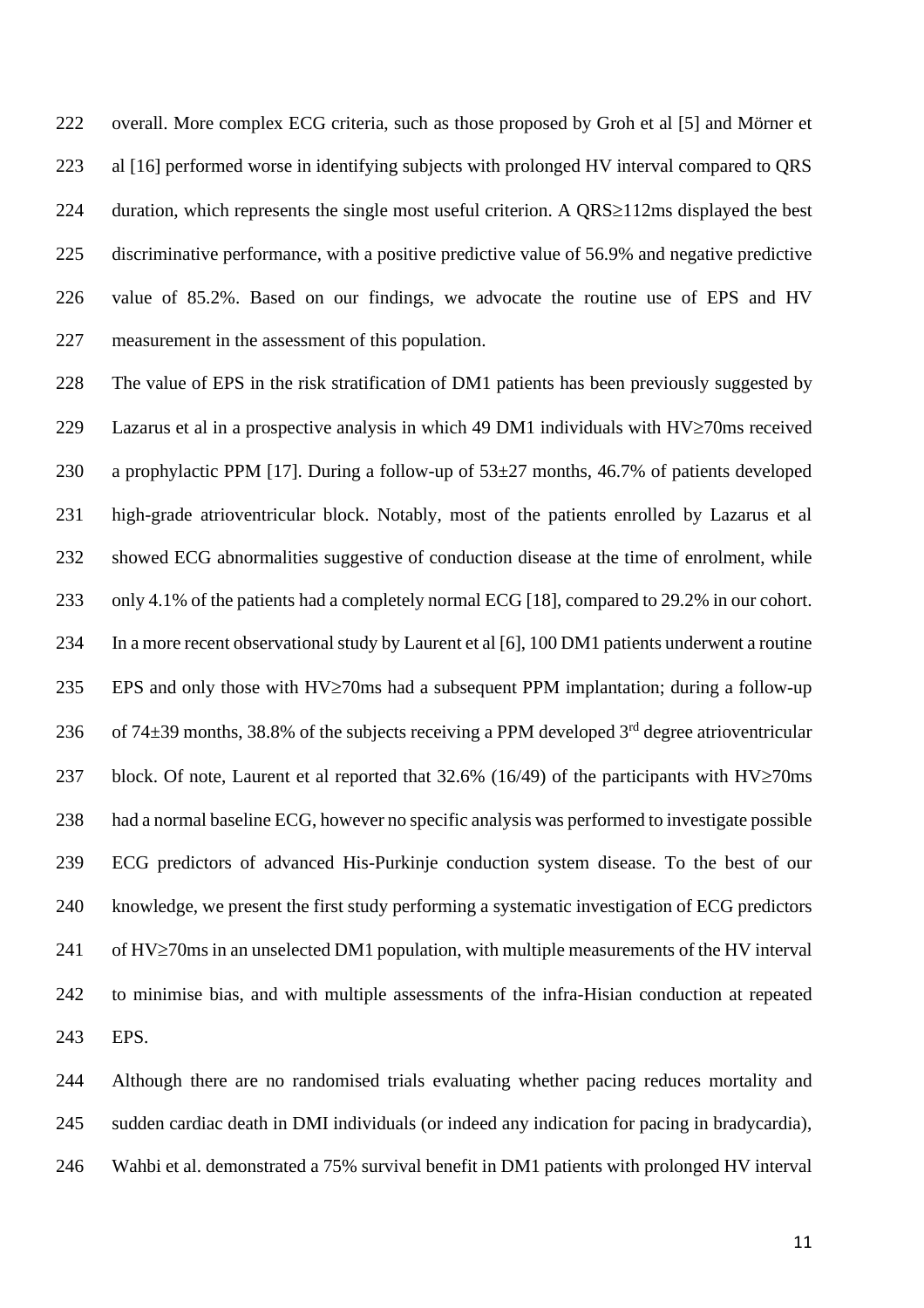receiving a prophylactic PPM implant in a large retrospective study, compared to those without PPM. Notably, only patients with PR>200ms and/or QRS>100ms underwent a diagnostic EPS in that series [9].

250 The strategy of PPM implantation in asymptomatic DM1 patients with  $HV\geq70$ ms, as well as in those with documented 2nd or 3rd-degree atrioventricular block, is currently recommended by the recent guidelines from the American College of Cardiology/American Heart Association/Heart Rhythm Society (class I, level of evidence B) [7]. In addition, a PPM may 254 be considered in DM1 patients with  $PR \geq 240$ ms,  $ORS \geq 120$ ms, or fascicular block (class IIb, level of evidence C) [7, 12].

 Exact indications for EPS in DM1 remain controversial [12], however. In a large multicenter prospective register of DM1 patients, the indication for PPM implant came from abnormal EPS in only 6.5% of the cases [18]. Those data highlight that risk stratification in many centers is still primary based on the ECG and therefore the findings from the present study raise concerns about maintaining this practice. In the present cohort, even the best performing ECG criterion (QRS $\geq$ 112ms) demonstrated only a 64.9% sensitivity, with positive predictive value of only 56.9%.

 Current consensus-based recommendation for adults with DM1 suggest that the presence of 264 ECG abnormalities such as  $PR \geq 200$  ms or  $QRS \geq 100$  ms are indicative of cardiac involvement [1]. However, the present cohort had advanced His-Purkinje conduction system disease on EPS 266 in only 33.9% when the PR $\geq$ 200ms and/or QRS $\geq$ 100ms; it is concerning that many centers worldwide would have implanted a PPM for these patients, based purely on these ECG abnormalities. The incidence of acute and long-term complications associated with implantation of a PPM is significant [19-20], and should therefore be reserved for selected patients who are likely to benefit. Furthermore, implantation of PPMs in patients with myotonic dystrophy might be more challenging because of associated respiratory muscle involvement,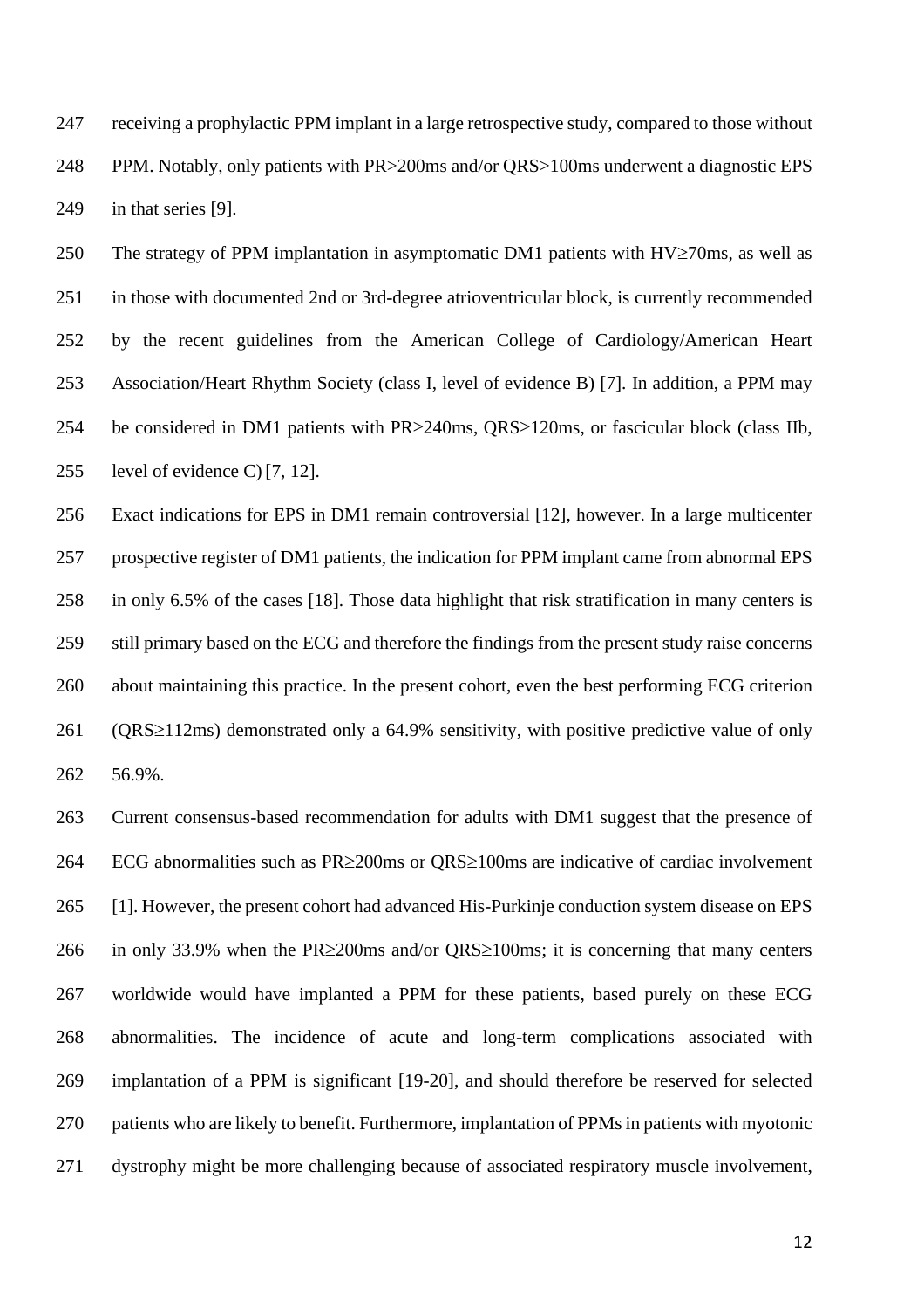limiting the provision of sedation/anaesthesia [21]. Nonetheless, although the present study highlights the limited ability of ECG in identifying the presence of His-Purkinje conduction system disease, further research is necessary to clarify whether patients with normal HV interval on EPS and yet abnormal ECG are at low risk of life-threatening bradyarrhythmic events.

 The diagnosis of any atrial tachyarrhythmia was associated with a higher risk of sudden death according to Groh et al [5]. Possible explanations might include the presence of atrial fibrosis, which could be indicative of conduction involvement, of alternatively a more advanced degree of pulmonary dysfunction with subsequent higher risk of neuromuscular respiratory failure [5]. Indeed, atrial fibrillation or atrial flutter are considered signs of cardiac involvement in DM1 patients according to the aforementioned consensus recommendations [1]. Based on these elements, some centers advocate PPM implantation in DM1 patients with documented atrial tachyarrhythmias but this is not a universally accepted practice. It might also be argued that a PPM should be implanted in all the DM1 patients with PR prolongation because the latter might be expression of atrial fibrosis and has been associated with an increased risk of atrial fibrillation [22]. However, our findings clearly show that the presence of a prolonged PR poorly 288 correlates with a  $HV\geq70$ ms. Although PR interval prolongation and the implication of atrioventricular node disease (in contrast to His-Purkinje system disease) is not to be discounted, there are no data we are aware of that support device implantation in the presence of PR prolongation but normal HV interval. This is an area which requires further study. Although atrial fibrosis promotes atrial fibrillation, whether this same process also contributes to advanced His-Purkinje conduction system disease in DM1 population is yet to be determined, and implanting a PPM based on such assumptions remains contentious.

 Results from the present study suggest a strategy of routinely performing diagnostic EPS in the 296 myotonic population, followed by PPM implant in those with  $HV\geq 70$ ms, and repeating the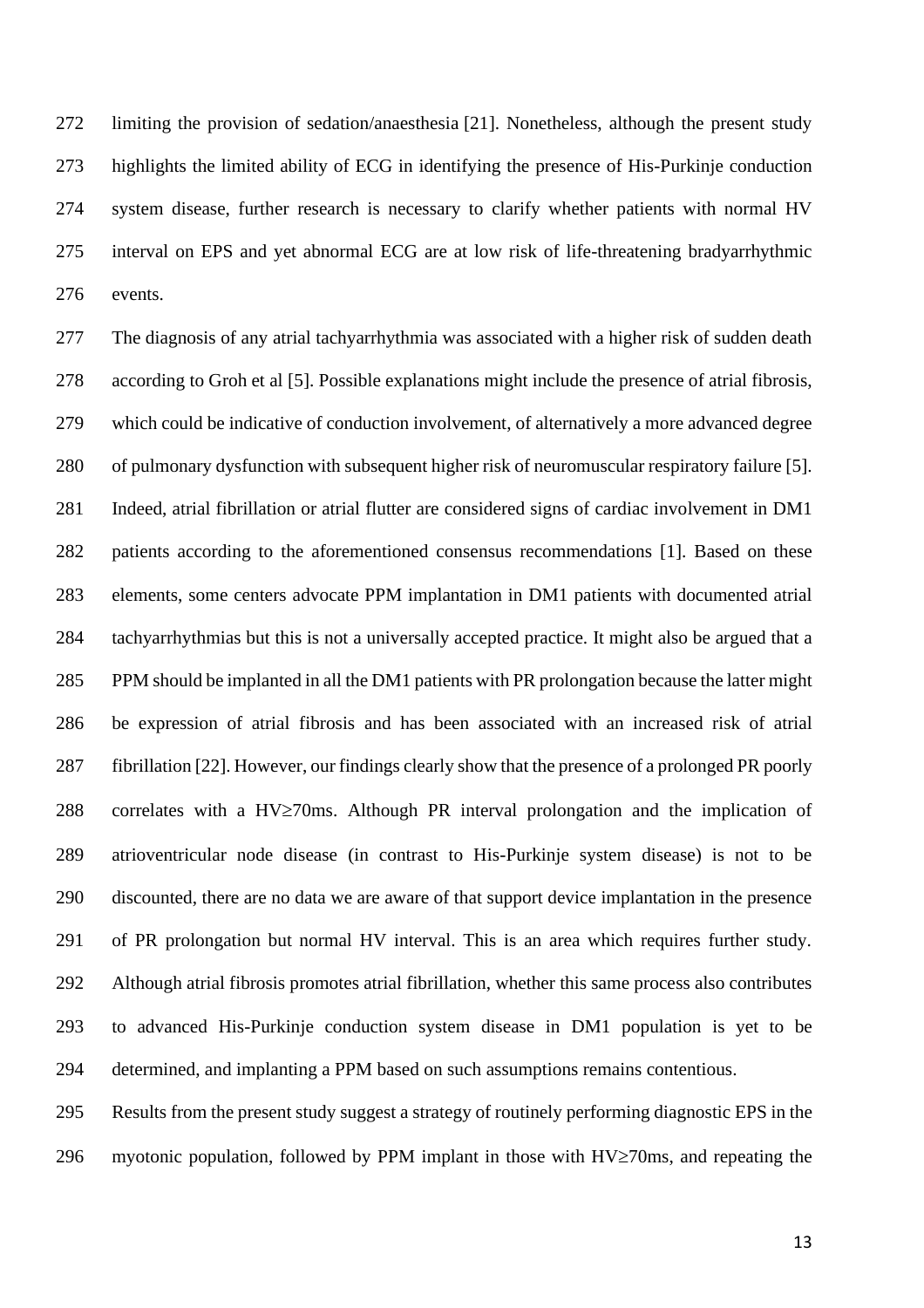EPS at a regular interval of time or when specific features develop (e.g. significant ECG changes, or clinical events such as syncope or presyncope) is a potentially safer option for prevention of sudden cardiac death, compared to a risk stratification based on ECG criteria alone. Randomised trials should clarify whether this strategy might lead to a survival benefit in this group.

 Based on the results of the present study, we believe that an EPS should be performed in all adults with DM1 at time of diagnosis; however, further study is required to establish optimal timing for repeat EPS in this population. The same recommendation cannot be made for the pediatric population presenting with DM1, in which the role of EPS has not been rigorously studied. A very important observation of the present is that a subset of patients were found to have HV prolongation at repeat EPS, compared to baseline, in the absence of any corresponding ECG changes. This suggests that the strategy of performing an EPS at baseline and repeating it only in the presence of worsening ECG abnormalities will potentially miss a significant number of patients at risk. By implications, these results raise some concerns of the recommendation from the ACC/AHA/HRS guidelines [7] of relying on performing serial ECGs during follow-up to assess for development of conduction abnormalities. Further studies with larger sample size are required to confirm our findings. Unlike standard ECG recording, EPS is an invasive procedure requiring specialised equipment and trained medical staff, with associated cost, and we recognise that this limits widespread use and patients would need to be screened in specialist electrophysiological centres.

 Other potential options might include administering intravenous drugs such ajmaline or procainamide (a pharmacological challenge) to assess for drug-induced prolongation of the HV interval, or using alternative methods of measurement, be they invasive (implantable loop- recorders, transesophageal measurement) or non-invasive monitoring (signal average ECG, magnetocardiography) [23]. However, there are currently no data to support these strategies.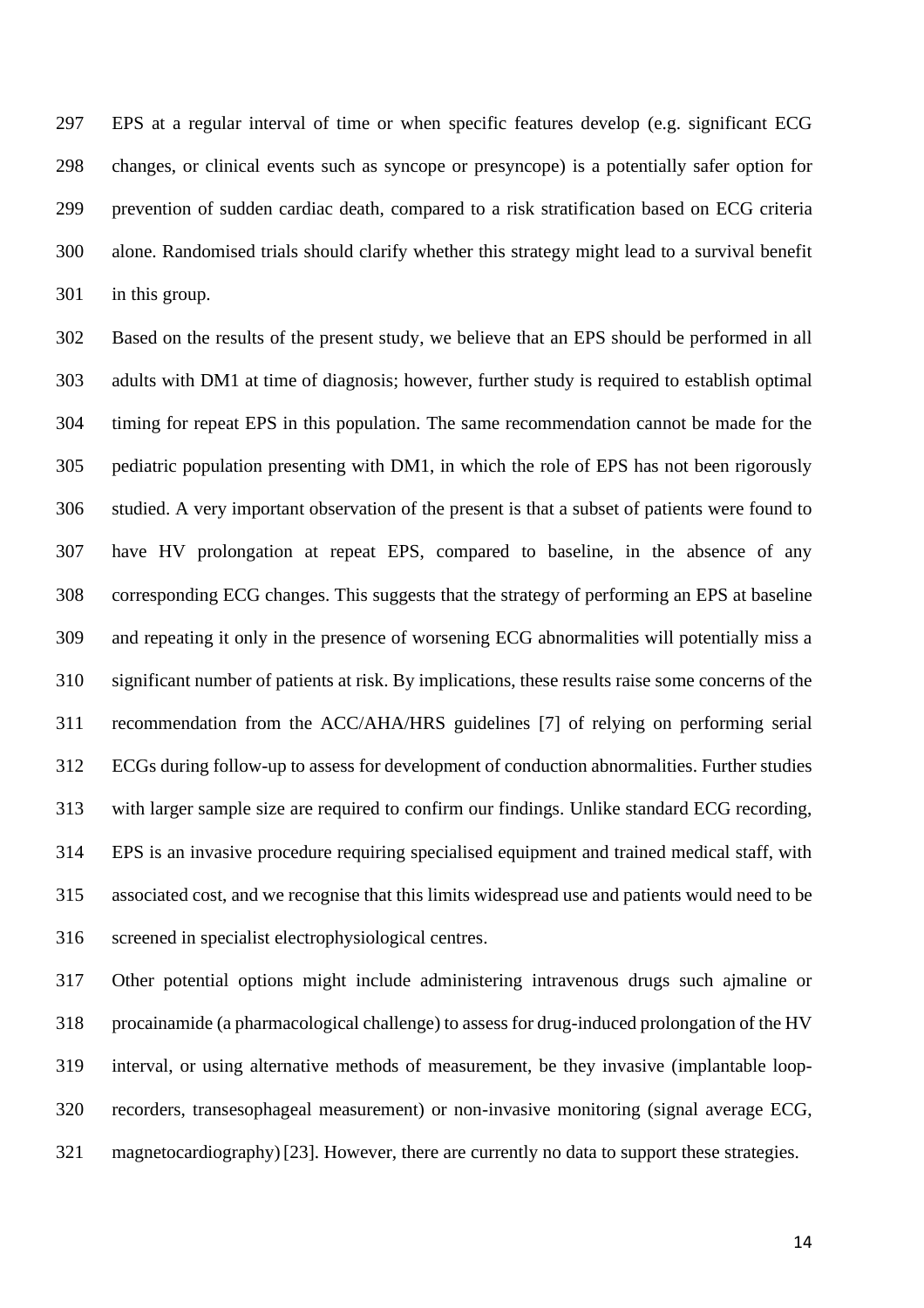## **Limitations**

 Several limitations should be acknowledged. Firstly, this was a non-randomised study with a retrospective design. Secondly, we could not provide prospective survival data to demonstrate a prognostic benefit of routinely performing EPS for guiding PPM insertion, and no assessment of the clinical outcomes or long-term pacing need post implant was available. However, this was not the aim of the present study as we want to determine ECG predictors of prolonged HV interval at the time of EPS. Previous studies have demonstrated the survival benefit of PPM 330 implantation in subjects with  $HV\geq$ 70ms [9], and indeed this strategy is recommended by current guidelines [7]. Thirdly, EPS were repeated in only a sub-group of patients at discretion of the physician and with no pre-defined criteria.

#### **Conclusion**

 ECG parameters have a poor predictive value for infra-Hisian conduction block in DM1 patients. Normal PR and QRS intervals do not exclude significant infra-Hisian conduction disease in up to 15.2% of DM1 patients. Conversely, the vast majority of those patients with 338 minor ECG abnormalities such as  $PR \geq 200$  ms and/or  $QRS \geq 100$  ms do not have advanced His- Purkinje conduction system disease at EPS. Prophylactic PPM insertion based only on ECG criteria carries the risk of unnecessary PPM implantation or missing some patients with normal ECGs who would still benefit. The results of this study support electrophysiological testing as a mandatory part of screening and follow-up for all patients with DM1 to guide prophylactic PPM implantation.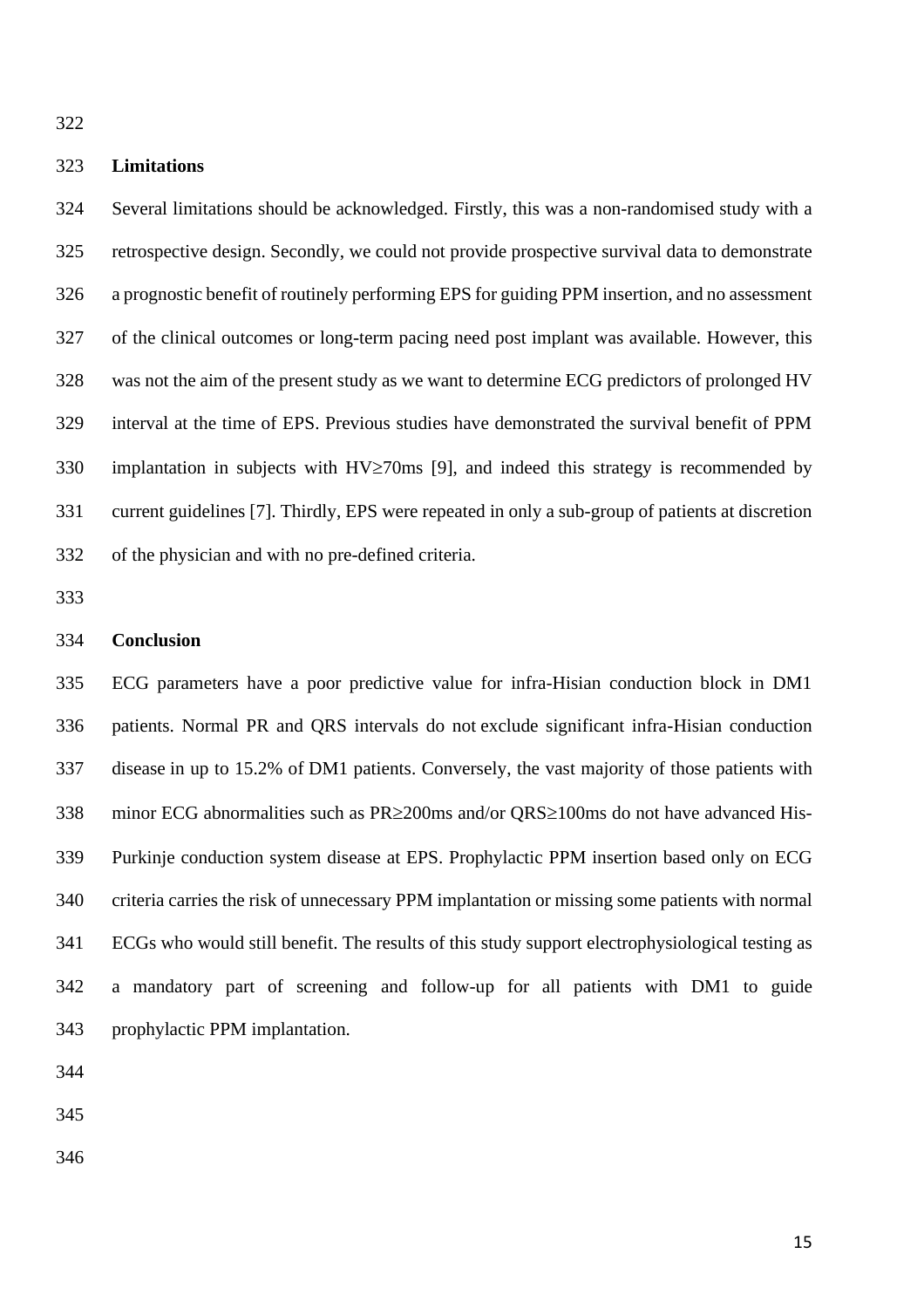# **Perspectives**

| 349 | Competency in Medical Knowledge: ECG has a poor predictive value for infra-Hisian                  |
|-----|----------------------------------------------------------------------------------------------------|
| 350 | conduction block in DM1 patients. EPS should be a mandatory part of screening for all patients     |
| 351 | with DM1 to guide prophylactic pacemaker implantation.                                             |
| 352 | Translational outlook: Further studies are needed to determine whether patients with normal        |
| 353 | HV interval on EPS and yet abnormal ECG are at low risk of life-threatening bradyarrhythmic        |
| 354 | events. Additional investigations should also clarify the best strategy to follow-up patients with |
| 355 | DM1, particularly the appropriate timing for repeating an EPS.                                     |
| 356 |                                                                                                    |
| 357 | <b>Acknowledgements</b>                                                                            |
| 358 | No conflict of interest to declare                                                                 |
| 359 |                                                                                                    |
| 360 | <b>Funding</b>                                                                                     |
| 361 | The authors received no specific funding for this work                                             |
| 362 |                                                                                                    |
| 363 |                                                                                                    |
| 364 |                                                                                                    |
| 365 |                                                                                                    |
| 366 |                                                                                                    |
| 367 |                                                                                                    |
| 368 |                                                                                                    |
| 369 |                                                                                                    |
| 370 |                                                                                                    |
| 371 |                                                                                                    |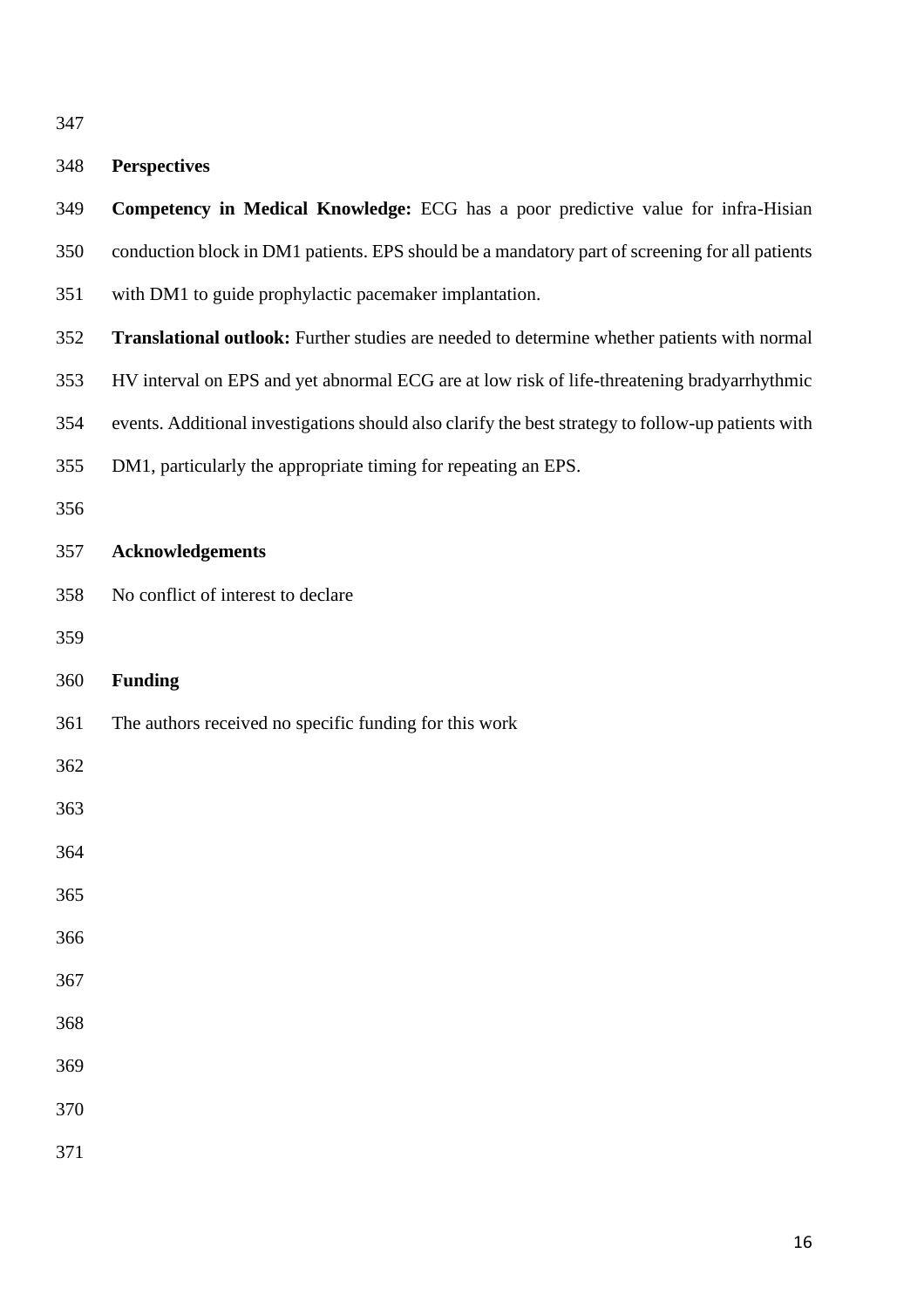## **References**

- [1] Ashizawa T, Gagnon C, Groh WJ, et al. Consensus-based care recommendations for
- adults with myotonic dystrophy type 1. *[Neurol Clin Pract](https://www.ncbi.nlm.nih.gov/pubmed/30588381)*. 2018;8:507-520.
- [2] Elliott P. Myotonic dystrophy: time for evidence-based therapy. *Eur Heart J*.
- 2014;35:2135-2137.
- [3] Wahbi K, Babuty D, Probst V, et al. Incidence and predictors of sudden death, major
- conduction defects and sustained ventricular tachyarrhythmias in 1388 patients with
- myotonic dystrophy type 1. *[Eur Heart J](https://www.ncbi.nlm.nih.gov/pubmed/27941019)*. 2017;38:751-758.
- [4] Mathieu J, Allard P, Potvin L, Prévost C, Bégin P. A 10-year study of mortality in a
- cohort of patients with myotonic dystrophy. *Neurology*. 1999;52:1658-1662.
- [5] Groh WJ, Groh MR, Saha C, Kincaid JC, Simmons Z, Ciafaloni E, Pourmand R, Otten
- RF, Bhakta D, Nair GV, Marashdeh MM, Zipes DP, Pascuzzi RM. Electrocardiographic
- abnormalities and sudden death in myotonic dystrophy type 1. *N Engl J Med*. 2008;358:2688- 2697.
- [6] Laurent V, Pellieux S, Corcia P, at al. Mortality in Myotonic Dystrophy Patients in the
- Area of Prophylactic Pacing Devices. *Int J Cardiol*. 2011;150:54-58.
- [7] Kusumoto FM, Schoenfeld MH, Barrett C, et al. 2018 ACC/AHA/HRS Guideline on the
- Evaluation and Management of Patients With Bradycardia and Cardiac Conduction Delay.
- *Circulation*. 2019;140:e382-e482.
- [8] Katritsis DG, Josephson ME. Electrophysiological Testing for the Investigation of
- Bradycardias. *Arrhythm Electrophysiol Rev*. 2017;6(1):24-28.
- [9] Wahbi K, Meune C, Porcher R, et al. Electrophysiological study with prophylactic pacing
- and survival in adults with myotonic dystrophy and conduction system disease. *JAMA.*
- 2012;307:1292-1301.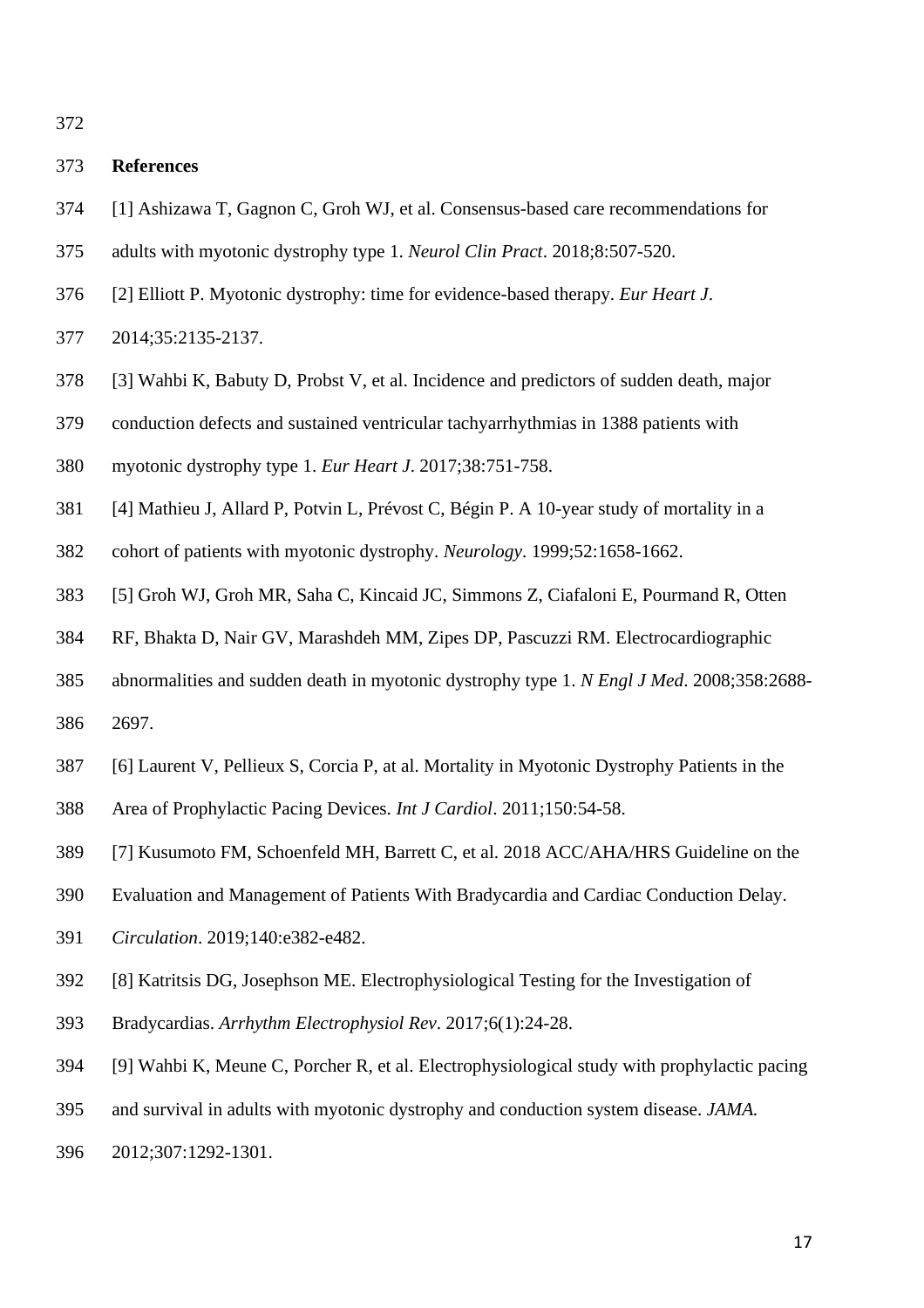- [10] Groh WJ. Rhythm management in myotonic dystrophy: Progress has been made, but unsettled issues remain. *Hear Rhythm*. 2018;15:969-970.
- [11] Ha AH, Tarnopolsky MA, Bergstra TG, Nair GM, Al-Qubbany A, Healey JS. Predictors
- of atrio-ventricular conduction disease, long-term outcomes in patients with myotonic
- dystrophy types I and II. *Pacing Clin Electrophysiol*. 2012;35:1262-1269.
- [12] McNally EM, Mann DL, Pinto Y, et al. Clinical Care Recommendations for
- Cardiologists Treating Adults With Myotonic Dystrophy. *J Am Heart Assoc*. 2020 Feb 18;9(4):e014006.
- [13] Surawicz B, Childers R, Deal BJ, et al. AHA/ACCF/HRS recommendations for the
- standardization and interpretation of the electrocardiogram: part III: intraventricular
- conduction disturbances: a scientific statement from the American Heart Association
- Electrocardiography and Arrhythmias Committee, Council on Clinical Cardiology; the
- American College of Cardiology Foundation; and the Heart Rhythm Society. Endorsed by the
- International Society for Computerized Electrocardiology. J Am Coll Cardiol. 2009;
- 17;53:976-981.
- [14] Goldberger AL, Goldberger ZD, Shvilkin A. ECG Basics: Waves, Intervals, and
- Segments. In Goldberger's clinical electrocardiography: a simplified approach—8th ed.
- Philadelphia, PA: Elsevier, 2013:10.
- [15] Palhares DMF, Marcolino MS, Santos TMM, da Silva JLP, Gomes PR, Ribeiro LB,
- Macfarlane PW, Ribeiro ALP. Normal limits of the electrocardiogram derived from a large
- database of Brazilian primary care patients. BMC Cardiovasc Disord. 2017 Jun 13;17(1):152.
- doi: 10.1186/s12872-017-0572-8. PMID: 28610624; PMCID: PMC5470250.
- [16] Mörner S, Lindqvist P, Mellberg C, et alH. Profound cardiac conduction delay predicts
- mortality in myotonic dystrophy type 1. *J Intern Med*. 2010;268:59-65.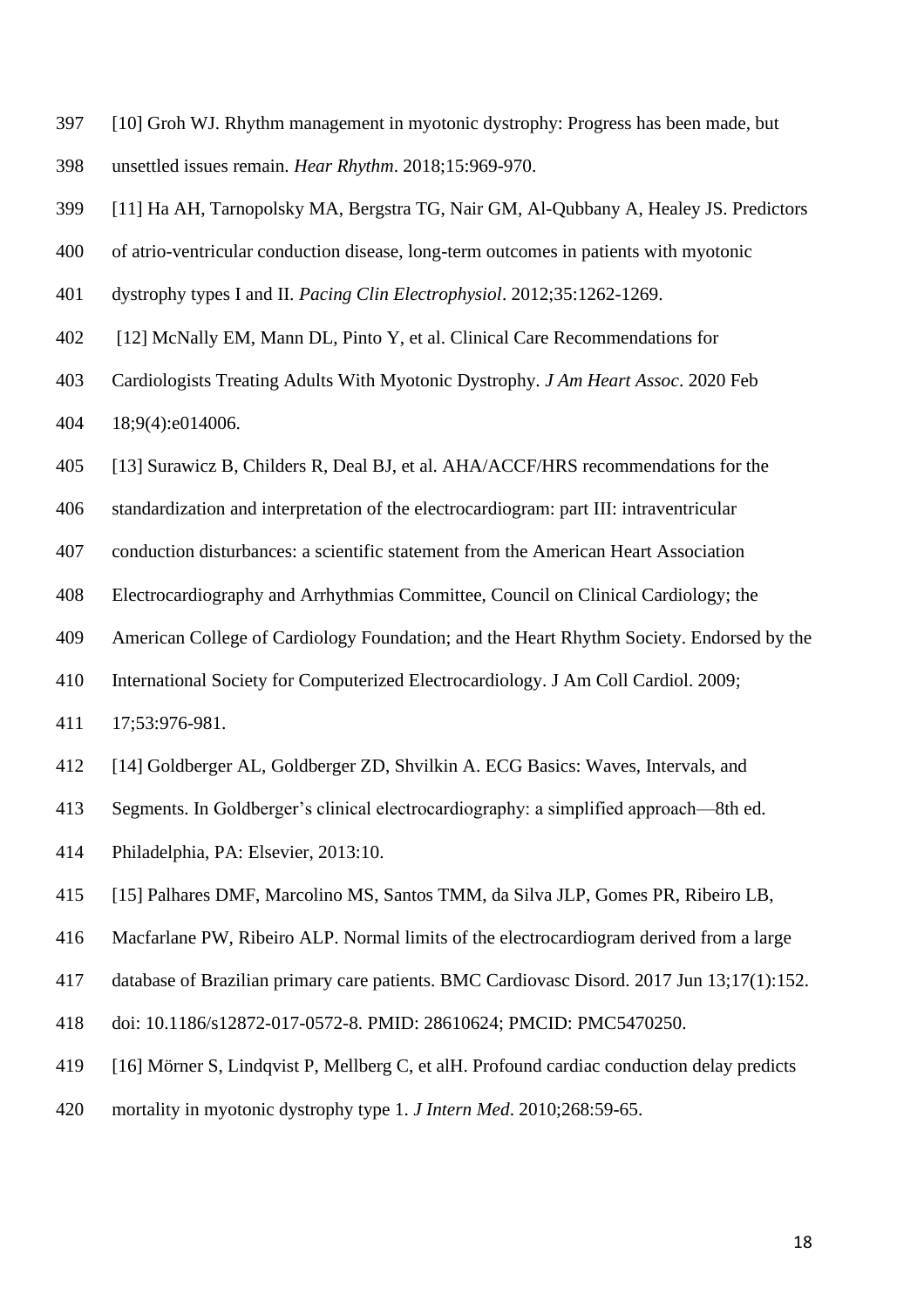- [17] Lazarus A, Varin J, Babuty D, Anselme Frédéric, Coste J, Duboc D. Long-term follow-
- up of arrhythmias in patients with myotonic dystrophy treated by pacing: A multicenter
- diagnostic pacemaker study. *J Am Coll Cardiol*. 2002;40:1645-1652.
- [18] Bhakta D, Shen C, Kron J, Epstein AE, Pascuzzi RM, Groh WJ. Pacemaker and
- implantable cardioverter-defibrillator use in a US myotonic dystrophy type 1 population. *J*
- *Cardiovasc Electrophysiol*. 2011;22:1369-1375.
- [19] Udo EO, Zuithoff NP, van Hemel NM, et al. Incidence and predictors of short- and long-
- term complications in pacemaker therapy: the FOLLOWPACE study. *[Heart](https://www.ncbi.nlm.nih.gov/pubmed/22182495)*
- *[Rhythm](https://www.ncbi.nlm.nih.gov/pubmed/22182495)*. 2012;9:728-735.
- [20] Creta A, Finlay M, Hunter RJ, et al. Non-vitamin K oral anticoagulants at the time of
- cardiac rhythm device surgery: A systematic review and meta-analysis. *Thrombosis*
- *Research.* 2020;doi.org/10.1016/j.thromres.2020.02.007
- [21] Gorelik L, Flores A. Anesthetic Management for Multiple Family Members with
- Myotonic Dystrophy for Interventional Cardiac Procedures-A Case Series. *Front Med*
- (Lausanne). 2018; 8;4:243.
- [22] Nielsen JB, Pietersen A, Graff C, Lind B, Struijk JJ, Olesen MS, Haunsø S, Gerds TA,
- Ellinor PT, Køber L, Svendsen JH, Holst AG. Risk of atrial fibrillation as a function of the
- electrocardiographic PR interval: results from the Copenhagen ECG Study. *Heart Rhythm*.
- 2013;10:1249-1256.
- [23] Senthilnathan S, Selvaraj RJ, Patel R, et al. Noninvasive Determination of HV Interval
- Using Magnetocardiography. *Pacing Clin Electrophysiol*. 2017;40:568-577.
- 
- 
- 
-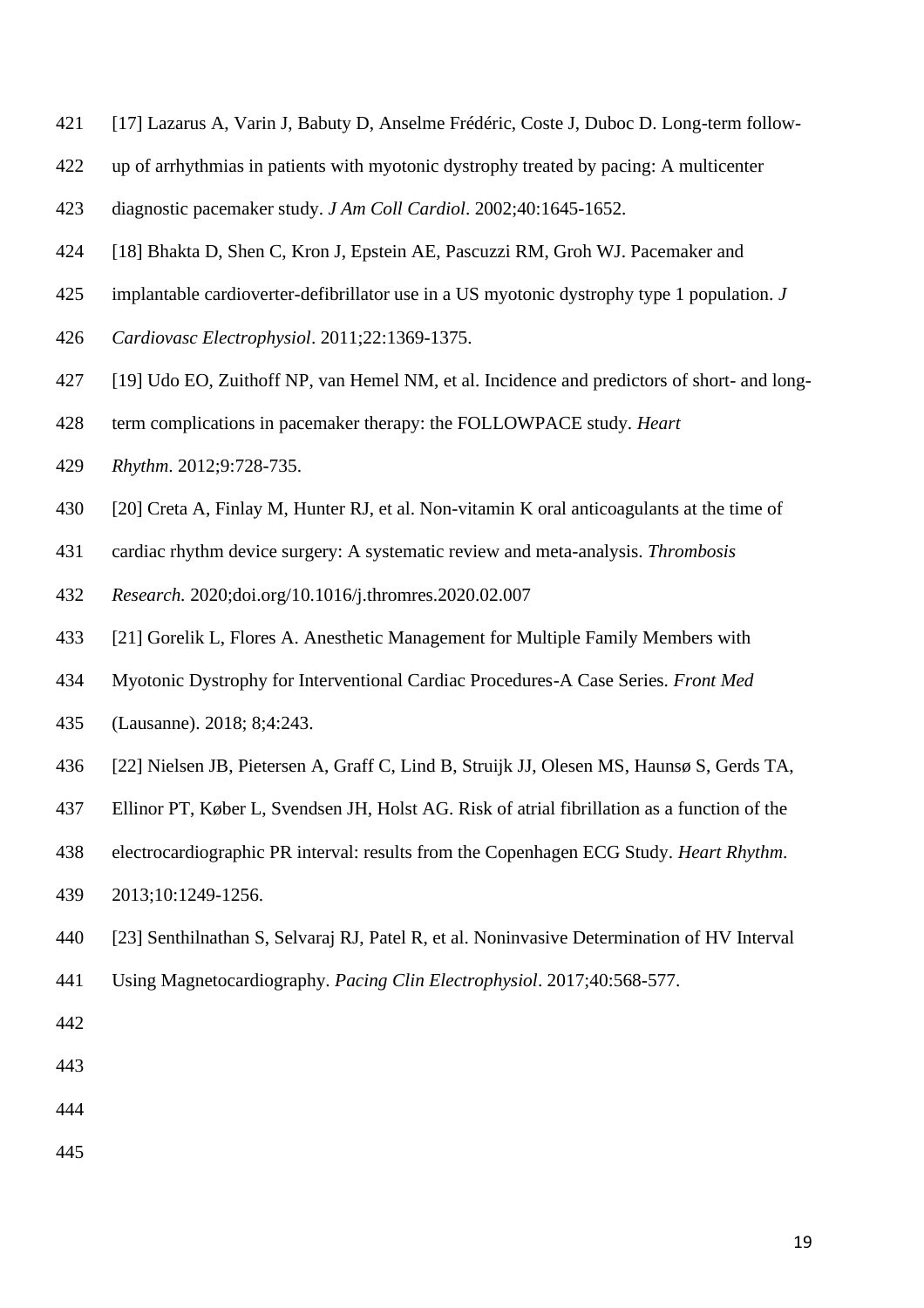## **Legend to Tables and Figures**

- **Table 1.** Baseline characteristics
- **Table 2.** ECG and electrophysiological characteristics
- 449 **Table 3.** Univariable and multivariable analysis predictors of  $HV \ge 70$ ms
- **Figure 1**. Normal 12-lead ECG (A; speed 25mm/s) in a subject with prolonged HV interval
- on EPS (B; speed 100mm/s)
- **Figure 2**. 12-lead ECG (A; speed 25mm/s) showing PR=280ms and QRS=150ms in a subject
- with normal HV interval on EPS (B; speed 100mm/s)
- **Figure 3**. Incidence of HV≥70ms according to each ECG parameter
- **Figure 4**. ROC curve- discriminative capacity of different ECG criteria for HV≥70ms

- 
- 
- 
- 
- 
- 
- 
- 
- 
- 
- 
- 
- 
- 
-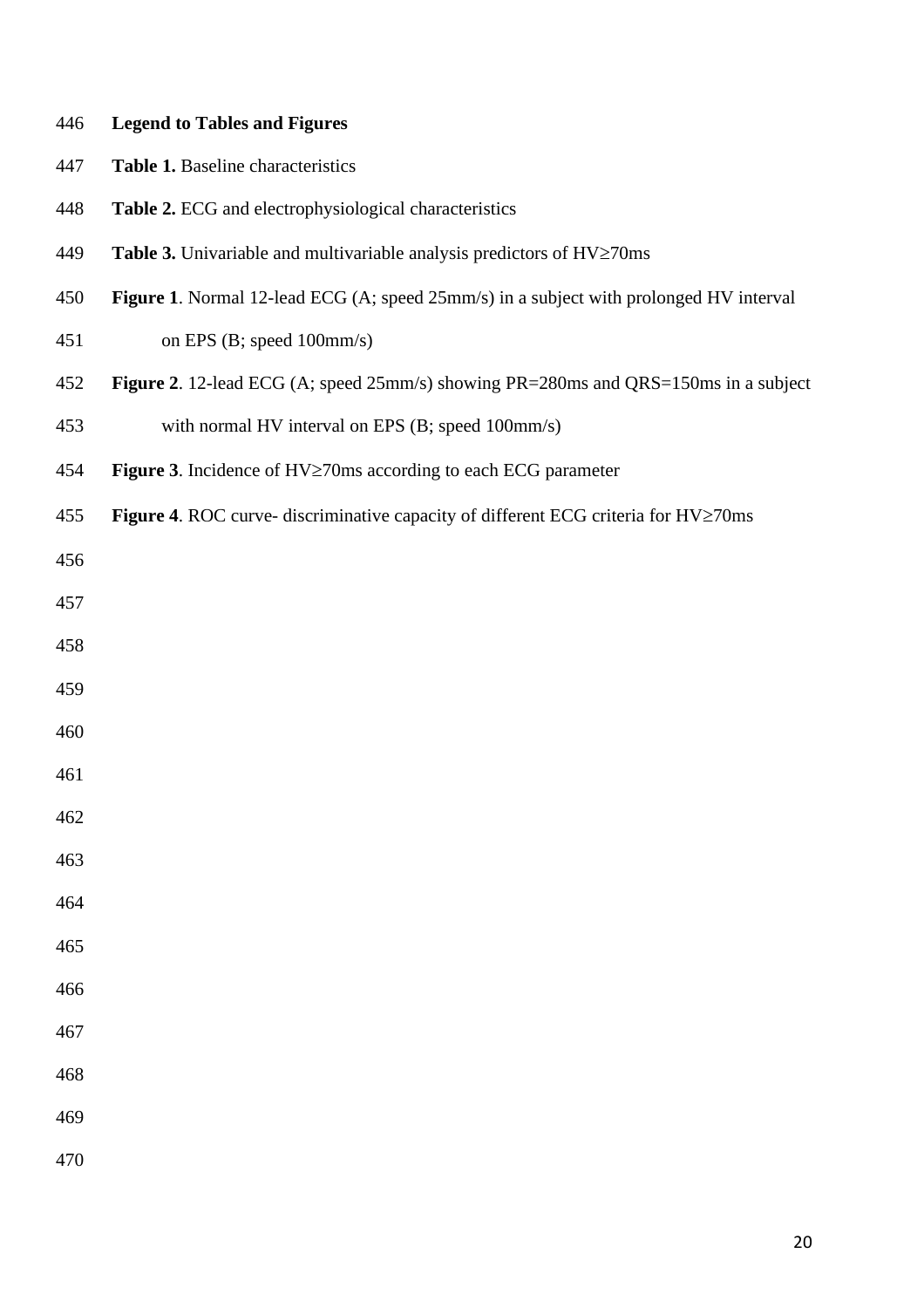|                          | % (n) mean $\pm SD$ |
|--------------------------|---------------------|
|                          | Total $n=154$       |
| Women                    | 41.9% (65)          |
| Age                      | $43.7 \pm 13.3$     |
| <b>NYHA</b> class        | $1.2 \pm 0.4$       |
| Palpitations             | 21.7% (33)          |
| Syncope                  | $6.6\%$ (10)        |
| Chest pain               | $3.9\%$ (6)         |
| Respiratory              | 65.6% (99)          |
| dysfunction              |                     |
| Need of NIV              | 24.5% (37)          |
| Moderate/Severe          | $0.7\%$ (1)         |
| Mitral valve disease     |                     |
| $LVEF$ $(\% )$           | $62+8$              |
| Diastolic                | 19.6% (30)          |
| dysfunction              |                     |
| <b>Known Atrial</b>      | 9.8% (15)           |
| fibrillation             |                     |
| <b>History of Atrial</b> | $3.3\%$ (5)         |
| Flutter                  |                     |

**Table 1**. Baseline population characteristics

Legend. NYHA: New York Heart Association. NIV: non-invasive ventilation. LVEF: left

ventricular ejection fraction.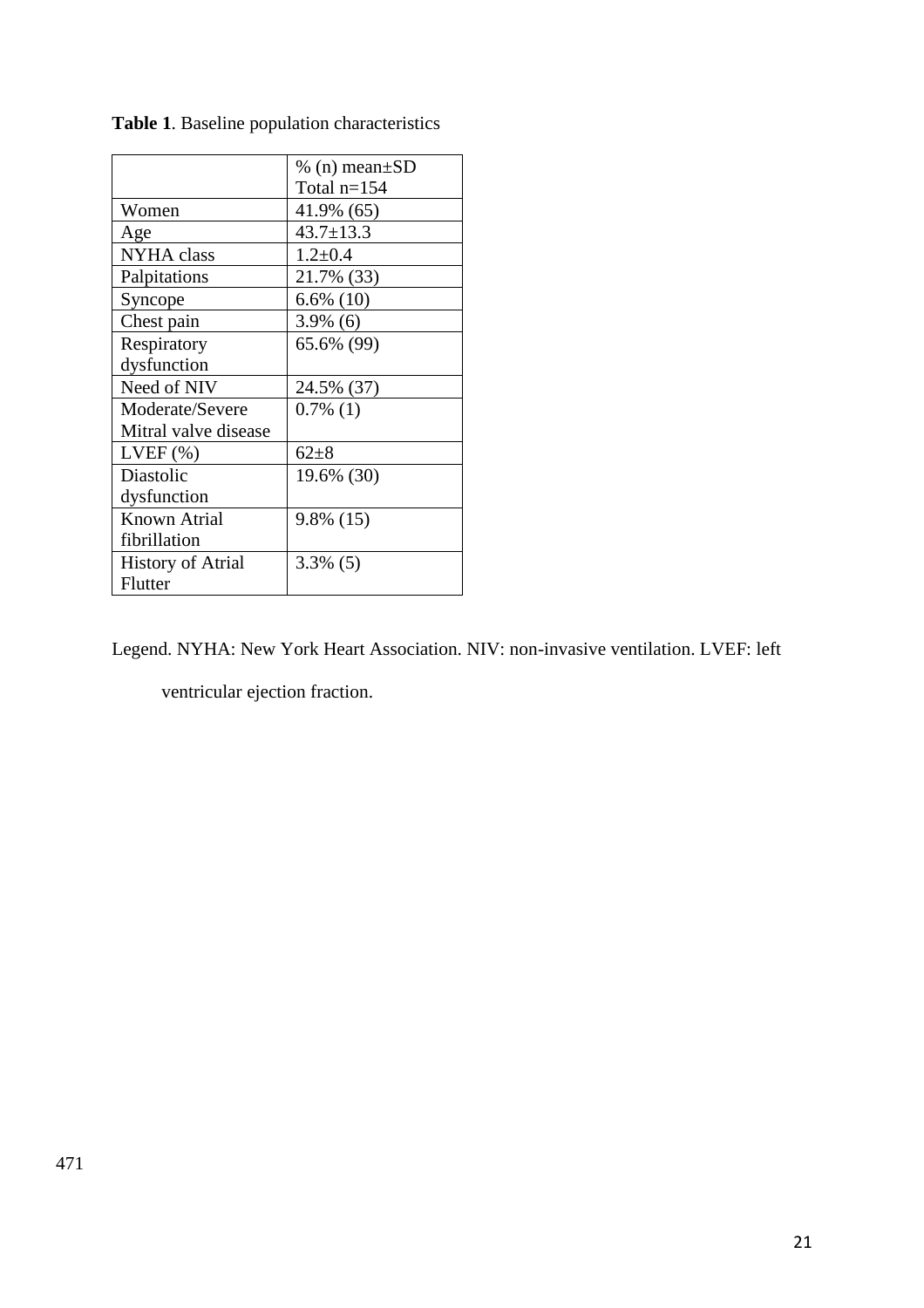|                    | % (n) mean $\pm SD$ |
|--------------------|---------------------|
|                    | Total 202           |
| PR(ms)             | $204 + 44$          |
| QRS (ms)           | $108 + 21$          |
| LBBB $(\%)$        | 9.4% (19)           |
| $RBBB$ $(\%)$      | $10.4\%$ (21)       |
| $1st$ degree       | 52.0% (105)         |
| atrioventricular   |                     |
| block $(\%)$       |                     |
| SR at baseline (%) | 96.5% (195)         |
| $AH$ (ms)          | $115 \pm 31$        |
| $HV$ (ms)          | $63 \pm 14$         |
| AVN WCL (ms)       | $485 \pm 170$       |
| AVN ERP (ms)       | $375 \pm 134$       |

**Table 2**. ECG and electrophysiological characteristics

Legend. LBBB: left bundle branch block. RBBB: right bundle branch block. SR: sinus rhythm. AVN: atrioventricular node; WCL: Wenckebach cycle-length. ERP: effective refractory period.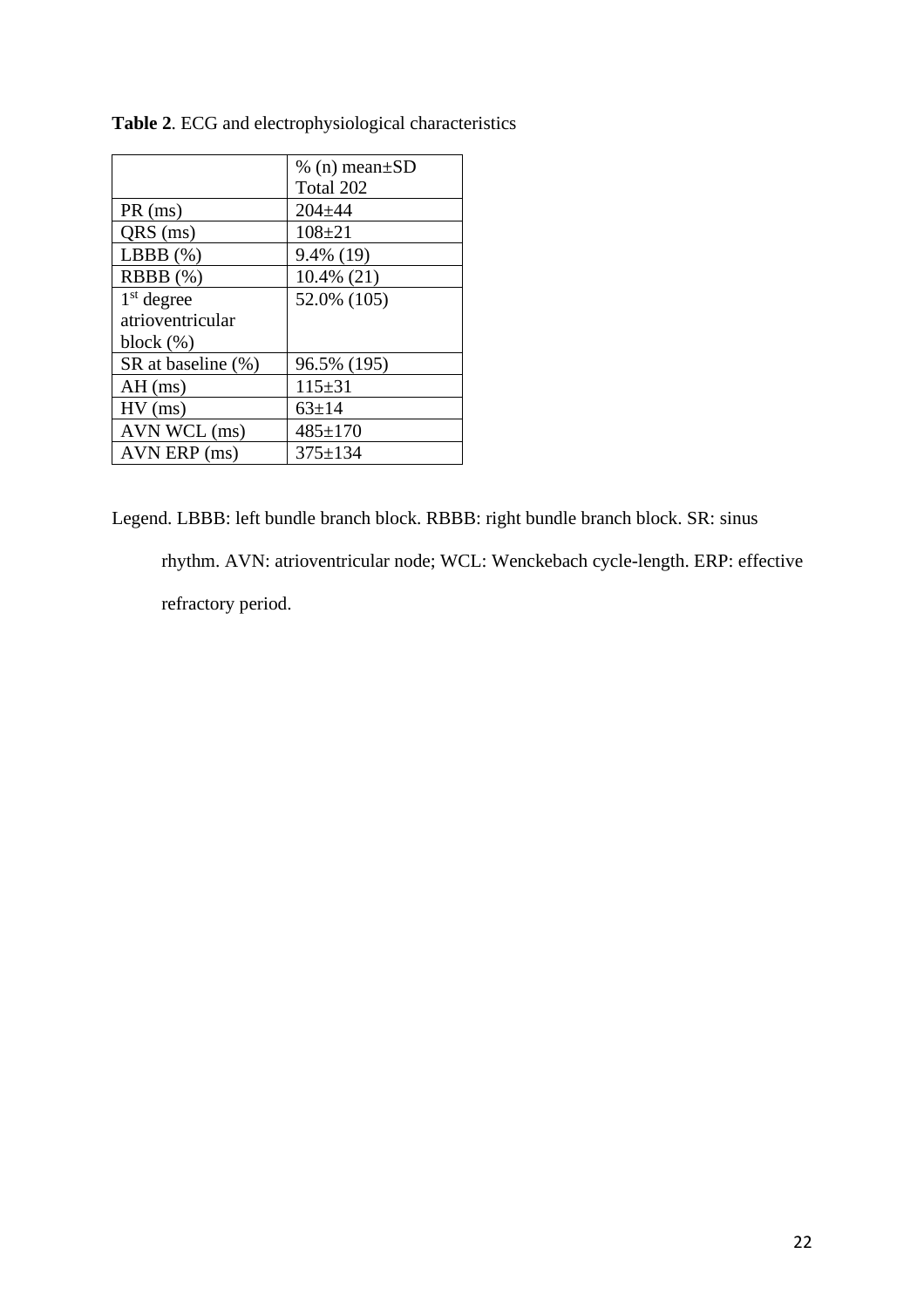|                          | All EPS                |                     | Only 1 <sup>st</sup> EPS |                      |
|--------------------------|------------------------|---------------------|--------------------------|----------------------|
|                          | Univariable            | Multivariable       | Univariable              | Multivariable        |
|                          | OR.<br>95%CI           | OR.<br>95%CI        | OR.<br>95%CI             | OR.<br>95%CI         |
| Male                     | 0.41,<br>$0.21 - 0.80$ |                     | 0.49,<br>$0.23 - 1.04$   |                      |
| Age                      | 0.99,<br>$0.97 - 1.01$ |                     | 1.00.<br>$0.97 - 1.03$   |                      |
| Chest pain               | 0.97,<br>$0.18 - 5.16$ |                     | 1.27,<br>$0.22 - 7.19$   |                      |
| Syncope                  | 1.25,<br>$0.33 - 4.80$ |                     | 1.08.<br>$0.27 - 4.39$   |                      |
| Palpitation              | 0.62,<br>$0.31 - 1.27$ |                     | 1.60.<br>$0.71 - 3.64$   |                      |
| <b>NYHA</b>              | 1.66.<br>$0.88 - 3.11$ |                     | 2.04.<br>0.95-4.38       |                      |
| Use of NIV               | 2.47,<br>1.27-4.80     |                     | 2.28,<br>1.04-5.02       |                      |
| <b>PR</b>                | 1.01,<br>$0.99 - 1.01$ |                     | 1.01,<br>$0.99 - 1.01$   |                      |
| QRS                      | 1.05,<br>1.03-1.07     | ÷.                  | 1.04.<br>1.02-1.06       | $\overline{a}$       |
| $PR > 230$ ms            | 2.04.<br>0.96-4.32     | 2.47,<br>1.01-6.06  | 2.92,<br>1.21-7.09       | 2.99,<br>1.11-8.09   |
| QRS≥112ms                | 7.27,<br>3.67-14.41    | 7.94.<br>3.85-16.37 | 5.95,<br>2.75-12.89      | 5.98.<br>2.64-13.585 |
| <b>LVEF</b>              | 1.00,<br>$0.96 - 1.05$ |                     | 0.99.<br>$0.95 - 1.04$   |                      |
| Diastolic<br>dysfunction | 0.72,<br>$0.33 - 1.5$  |                     | 1.16,<br>0.48-2.78       |                      |

**Table 3.** Univariable and multivariable analysis predictors of  $HV \ge 70$ ms

Legend. EPS: electrophysiological study. NYHA: New York Heart Association. NIV: non-

invasive ventilation. LVEF: left ventricular ejection fraction.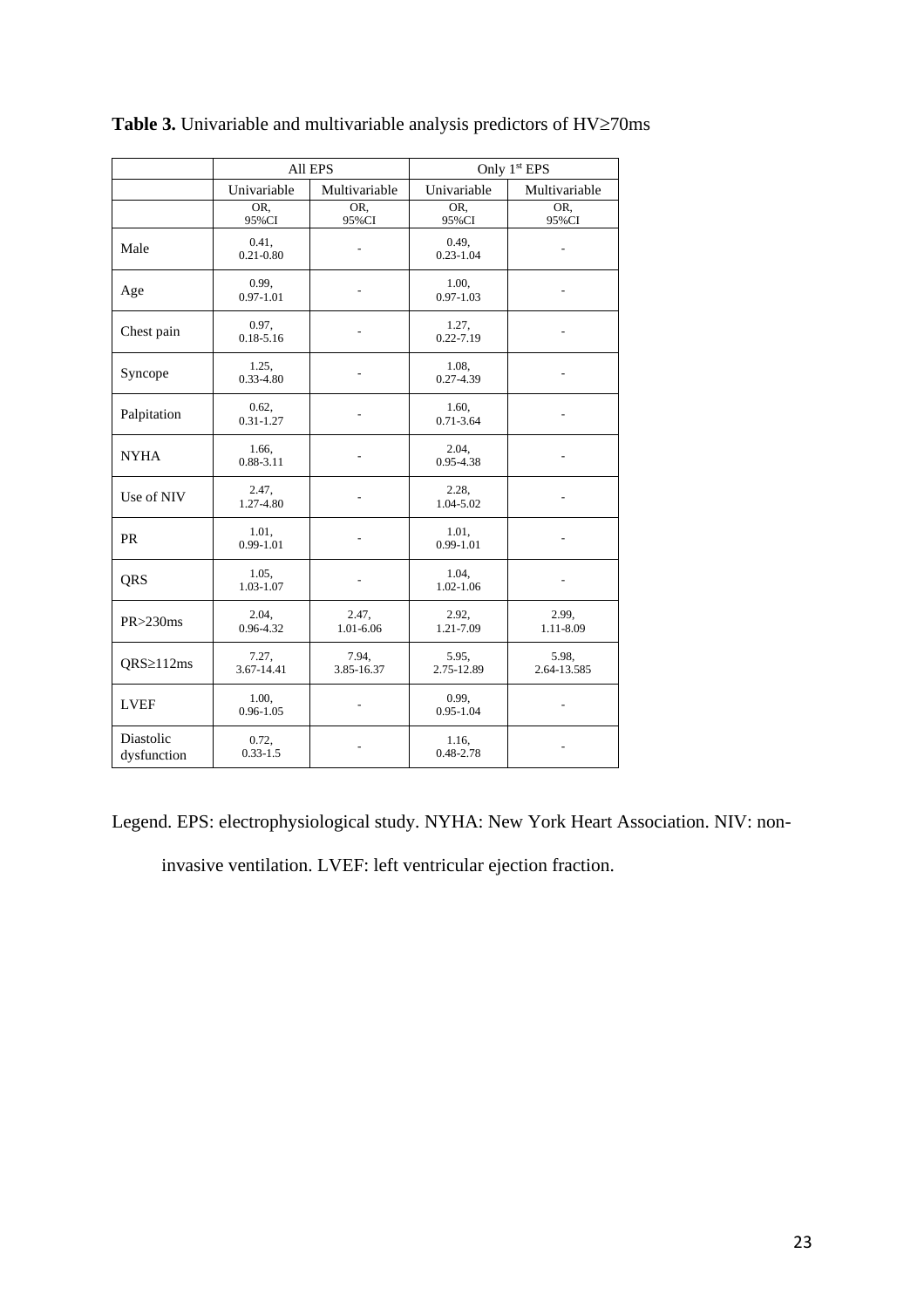**Figure 1**. Normal 12-lead ECG (A; speed 25mm/s) in a subject with prolonged HV interval of 72ms at EPS (B; speed 100mm/s). Note the AH interval of 92ms.

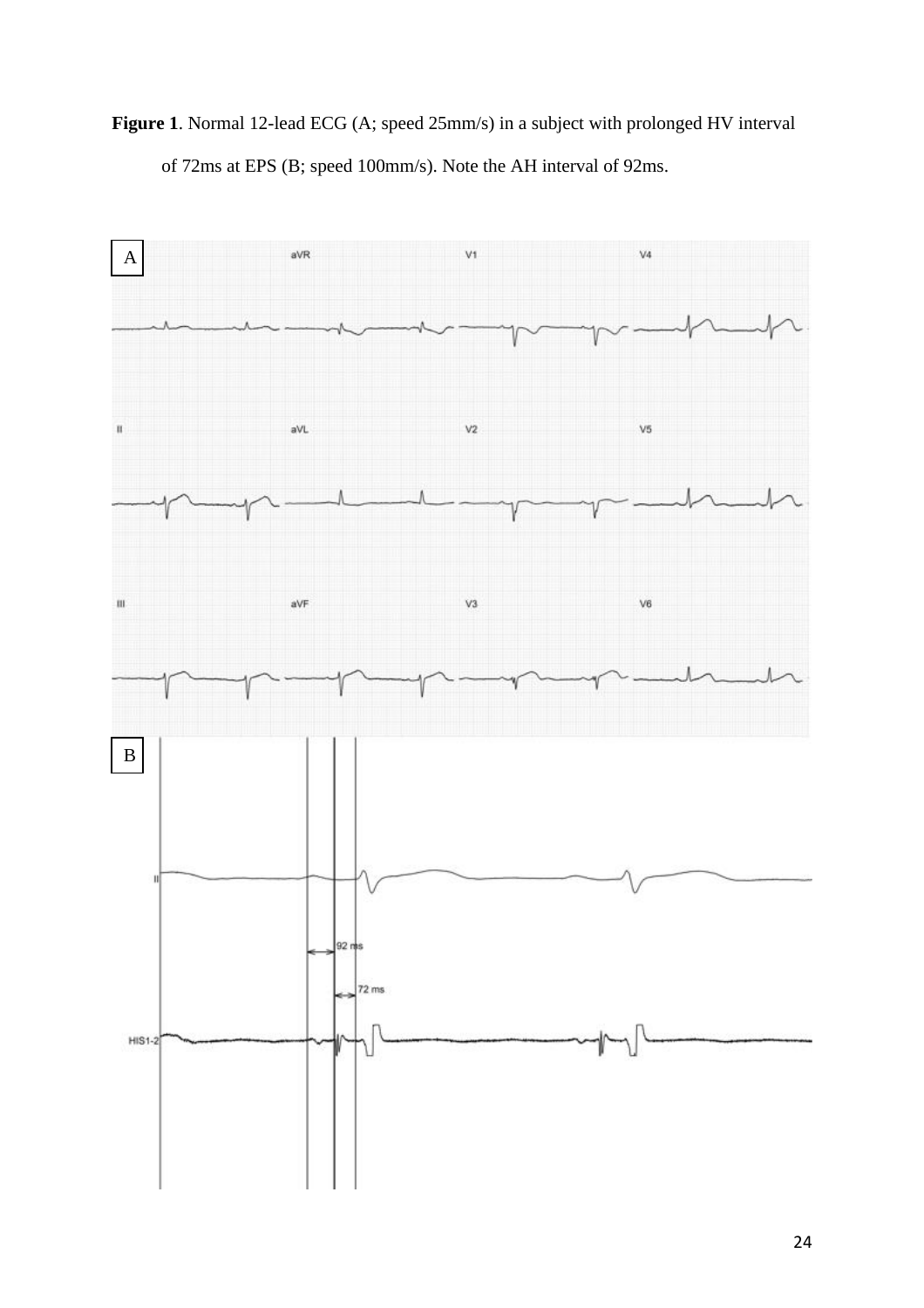**Figure 2**. 12-lead ECG (A; speed 25mm/s) showing PR=280ms and QRS=150ms in a subject with normal HV interval on EPS (B; speed 100mm/s). Note the AH interval of 186ms.

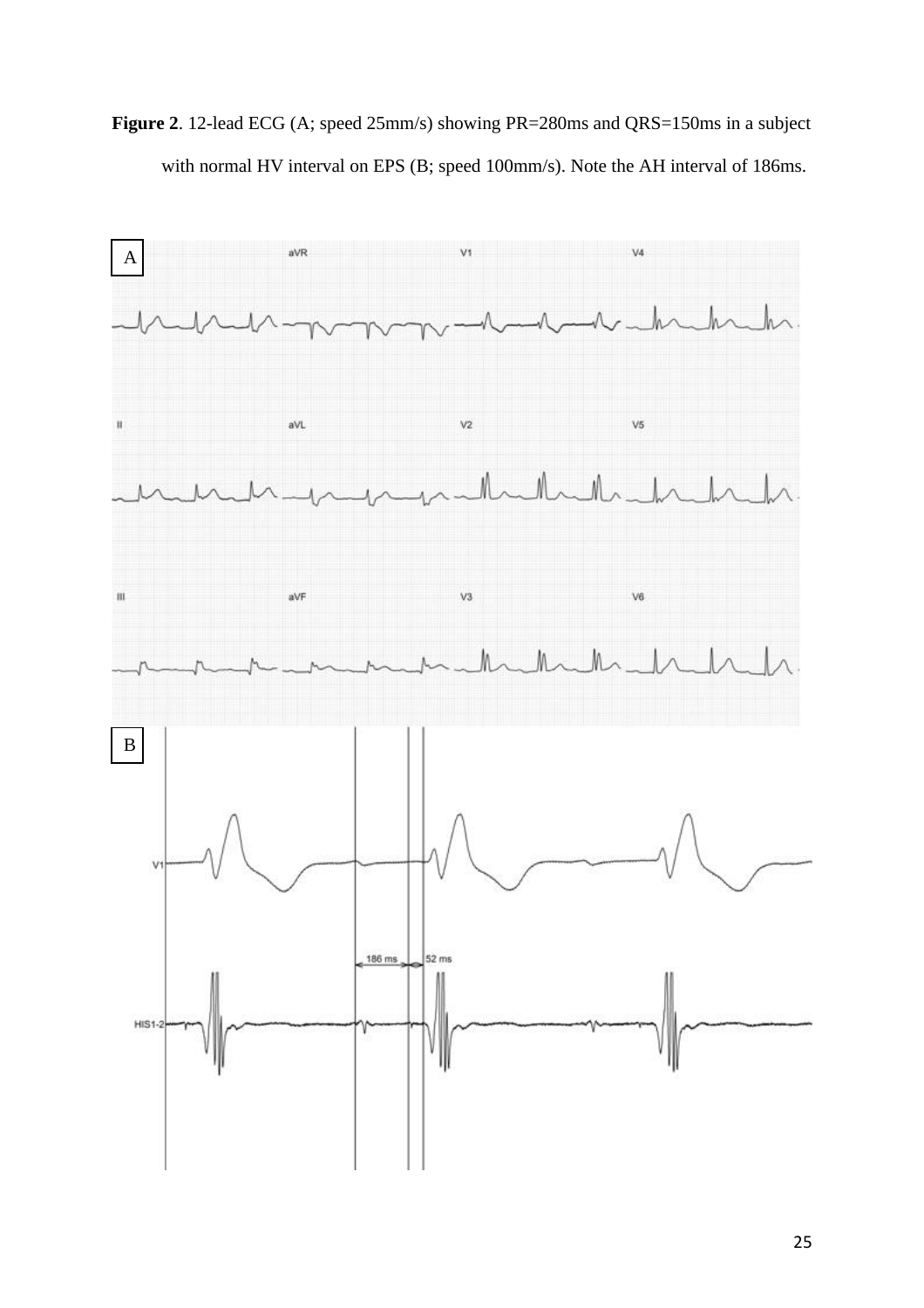Figure 3. Incidence of HV $\geq$ 70ms according to each ECG parameter

| <b>ECG Parameter</b>       | % HV≥70ms | N° of ECGs |
|----------------------------|-----------|------------|
| PR+QRS≥320ms               | 35%       | 79         |
| PR+QRS<320ms               | 24%       | 118        |
| Groh score of 0            | 19%       | 125        |
| Groh score of 1            | 37%       | 67         |
| Groh score of 2            |           | 89%<br>9   |
| PR≥200ms                   | 30%       | 105        |
| PR<200ms                   | 27%       | 93         |
| PR≥230ms                   | 36%       | 42         |
| PR<230ms                   | 27%       | 156        |
| PR≥240ms                   | 40%       | 25         |
| <b>PR&lt;240ms</b>         | 27%       | 173        |
| QRS≥112ms                  | 54%       | 69         |
| QRS<112ms                  | 15%       | 132        |
| QRS≥100ms                  | 37%       | 129        |
| QRS<100ms                  | 13%       | 72         |
| QRS≥120ms                  | 58%       | 52         |
| QRS<120ms                  | 18%       | 149        |
| PR≥230ms and/or QRS≥112 ms | 43%       | 93         |
| PR≥230ms + QRS≥112 ms      | 67%       | 18         |
| PR<200ms + QRS<100ms       | 6%        | 35         |
| PR<200ms + QRS<110ms       | 15%       | 59         |
| PR<200ms + QRS<120ms       | 16%       | 70         |
| PR≥200ms and/or QRS≥100ms  | 34%       | 164        |
| PR≥200ms and/or QRS≥110ms  | 35%       | 139        |

**Legend.** "Groh score" was defined as number of high-risk criteria according to Groh et al

[5]: any rhythm other than sinus,  $2<sup>nd</sup>$  or  $3<sup>rd</sup>$  degree atrioventricular block, PR $\geq$ 240ms, and/or  $QRS\ge120$ ms.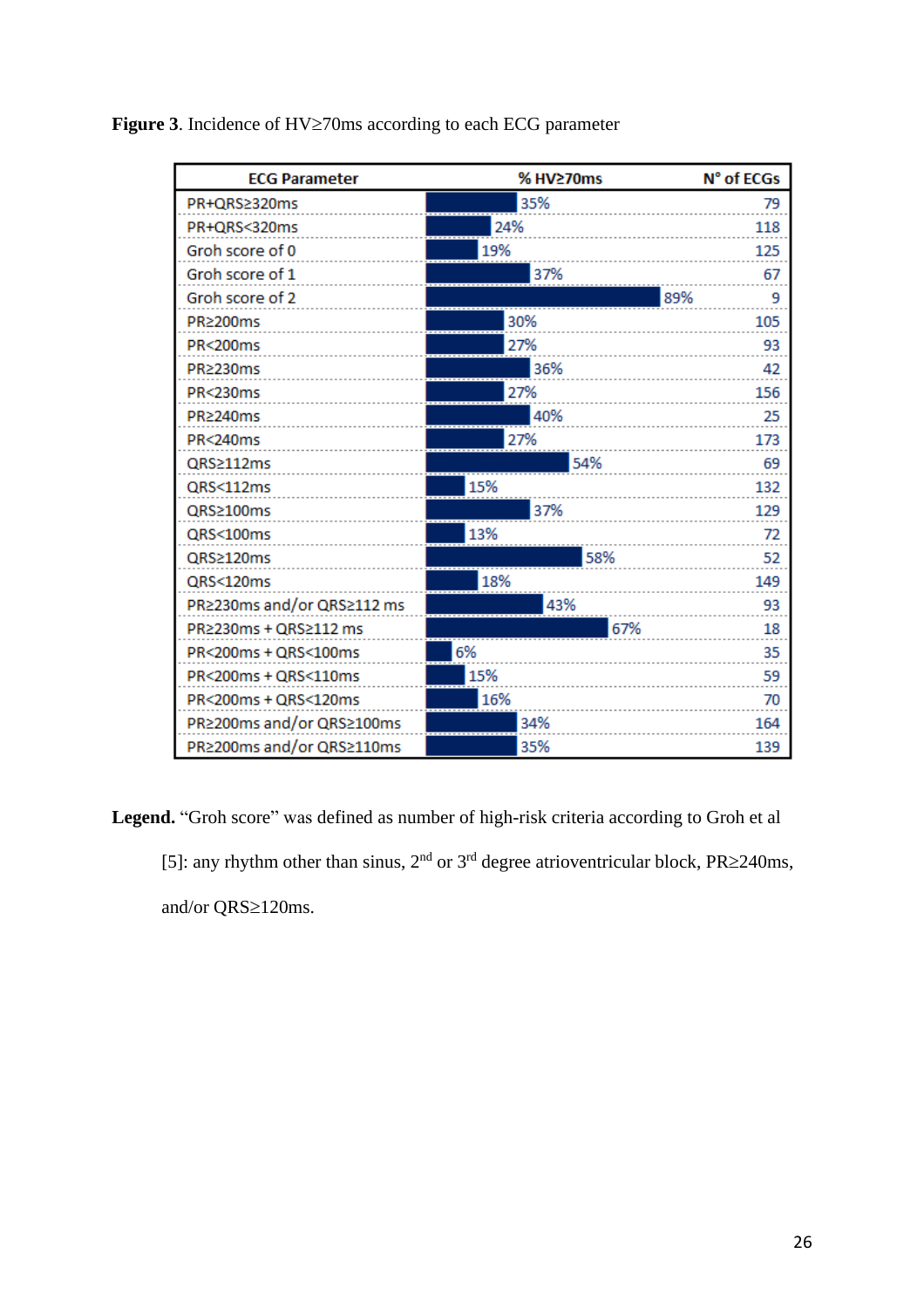

**Figure 4.** ROC curve- discriminative capacity of different ECG criteria for  $HV \ge 70$ ms

**Legend**. AUC of the different ECG criteria for  $HV \ge 70$ ms for one or multiple electrophysiological studies. QRS: 0.759; 95%CI, p<0.001; 0.679-0.838. PR: 0.539; 95%CI, p=0.388; 0.449-0.630. Groh's criteria: 0.662; 95%CI, p<0.001; 0.573-0.751. PR+QRS: 0.629; 95%CI, p=0.044; 0.543-0.715. PR230+QRS112: AUC 0.727; 95%CI, p<0.001; 0.645-0.809**. Note.** A sub-analysis including only the first electrophysiological study performed in each patient showed similar values: QRS: 0.737; 95%CI 0.639-0.834, P<0.001. PR: 0.590; 95%CI 0.486-0.693, P=0.092. Groh's criteria: 0.670; 95%CI 0.567-0.774. PR+QRS: 0.666; 95%CI 0.570-0.763, P=0.002; PR230+QRS112 : 0.720, 0.622-0.817, P<0.001.